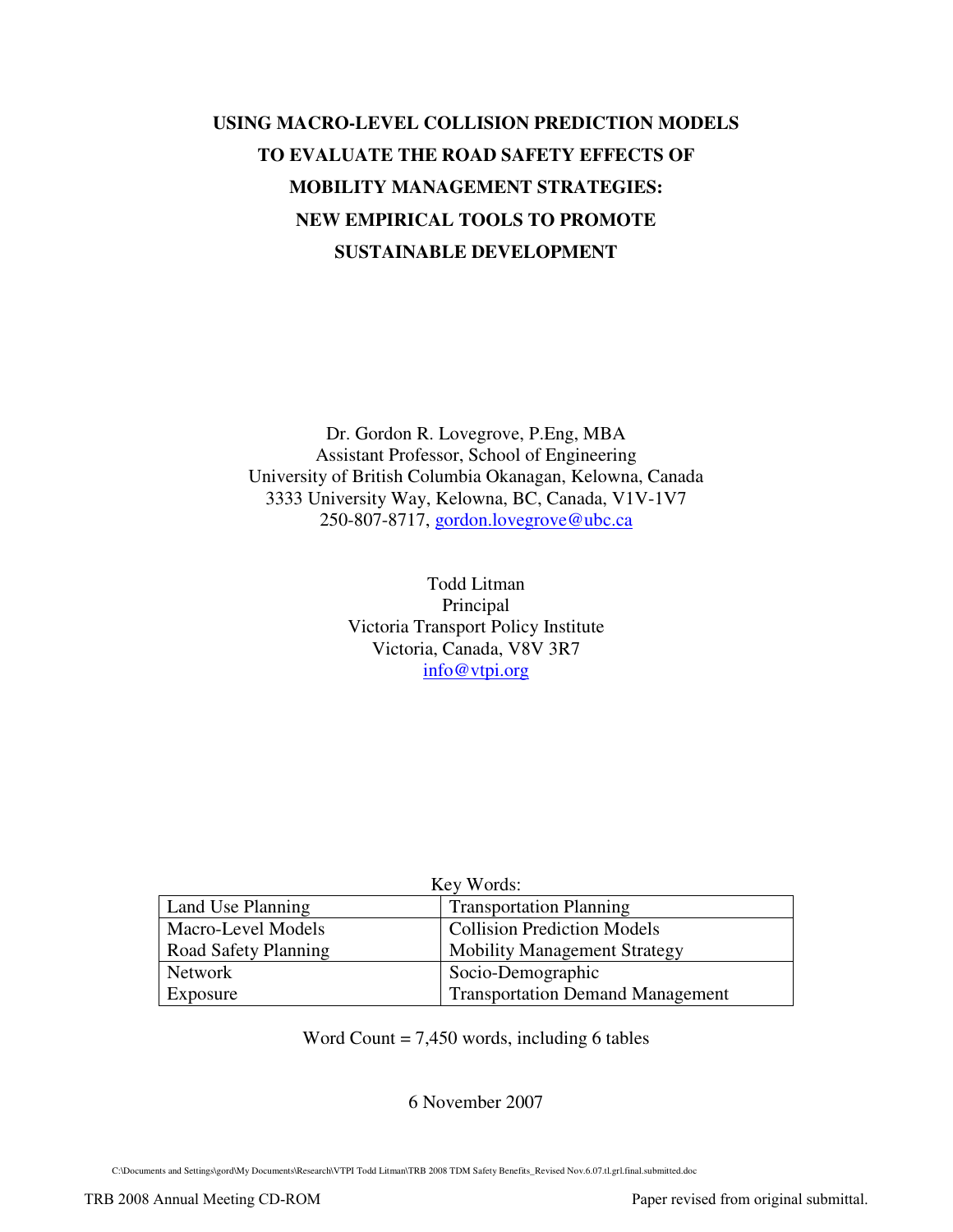Mobility management (also called Transportation Demand Management, or TDM) consists of various strategies that change travel behaviour to increase transportation system efficiency. Mobility management policies and programs are generally promoted as ways to reduce traffic congestion, parking problems and pollution emissions; road safety is seldom a major objective. However, research described in this paper indicates that mobility management strategies also provide significant safety benefits. This paper describes how community-based, macro-level collision prediction models (CPMs) can be used to calculate the road safety effects of specific mobility management strategies (MMS). It summarizes the results of road safety evaluations of three mobility management strategies using recently developed macro-level CPMs, and using data from 479 urban neighbourhoods in the Greater Vancouver Regional District (GVRD), in British Columbia (BC), Canada. The results suggest that a smart growth strategy of more compact, multi-modal land use development patterns can reduce per capita neighbourhood collision frequency by  $20\%$  (total) and  $29\%$  (severe); that a congestion pricing strategy has the potential to reduce neighbourhood collision frequency by 19% (total) and 21% (severe); and improving transportation options (better walking and cycling conditions, and improved ridesharing and public transit services) could reduce collision frequency by 14% (total) and 15% (severe). These model predictions are consistent with actual observed mobility management collision reductions. This study indicates that mobility management strategies can significantly increase traffic safety in addition to providing other economic and environmental benefits.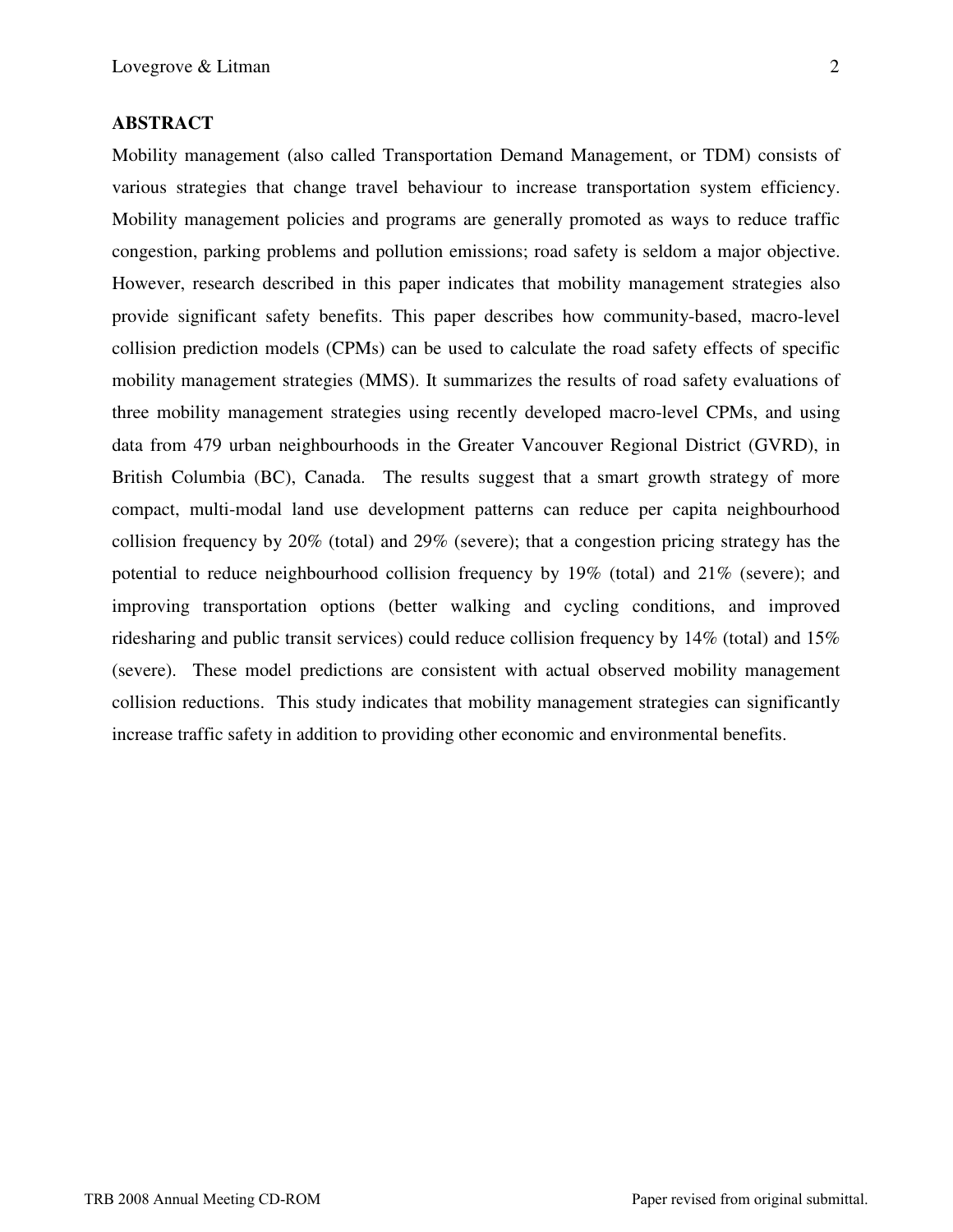## **INTRODUCTION**

*Mobility Management* includes various strategies that help solve transportation problems by changing travel behaviour and increasing transportation system efficiencies (3). Mobility management is generally implemented to reduce traffic congestion, parking problems, energy consumption and pollution emissions. Mobility Management Strategies (MMS) increase transport system efficiency by causing various types of changes in travel behaviour, such as (4): switches in travel mode (e.g. carpooling instead of driving alone), changes in travel time (e.g. earlier or later travel times, to less congested off-peak periods), and/or changes in work/home location (e.g. working closer to home). Many of the local, regional, and global benefits of these changes in travel behaviour have been extensively researched (4, 5, 6, 7, 8). However, many politicians, businesses, and residents remain reluctant to support mobility management policies and programs, apparently because they consider the overall benefits smaller than the incremental implementation costs (9, 10, 11, 12, 13).

There is still some debate among researchers as to the magnitude of mobility management benefits (5, 9), due, in part, to the lack of reliable empirical tools for predicting how MMS cause transportation system changes (14, 15). Mobility management impacts have generally been quantified using conventional four-step transportation planning or activity-based models, which have been shown to have significant errors, leading to over and/or underestimation of MMS effectiveness (15). In addition, many mobility management policies and programs take several years for full implementation, require program compromises during the approval process, and then are superimposed after unforeseen changes to the subject land use and transportation systems. Thus, it can be difficult to isolate the effects of MMS from other trends and system changes. Because some MMSs involve new investments, higher user fees or vehicle use restrictions, mobility management program implementation must overcome the uncertainty of benefits.

For these reasons, mobility management implementation is often difficult, even when such policies and programs are cost effective solutions to widely recognized problems such as traffic and parking congestion, excessive energy consumption and pollution emissions (16). Unless a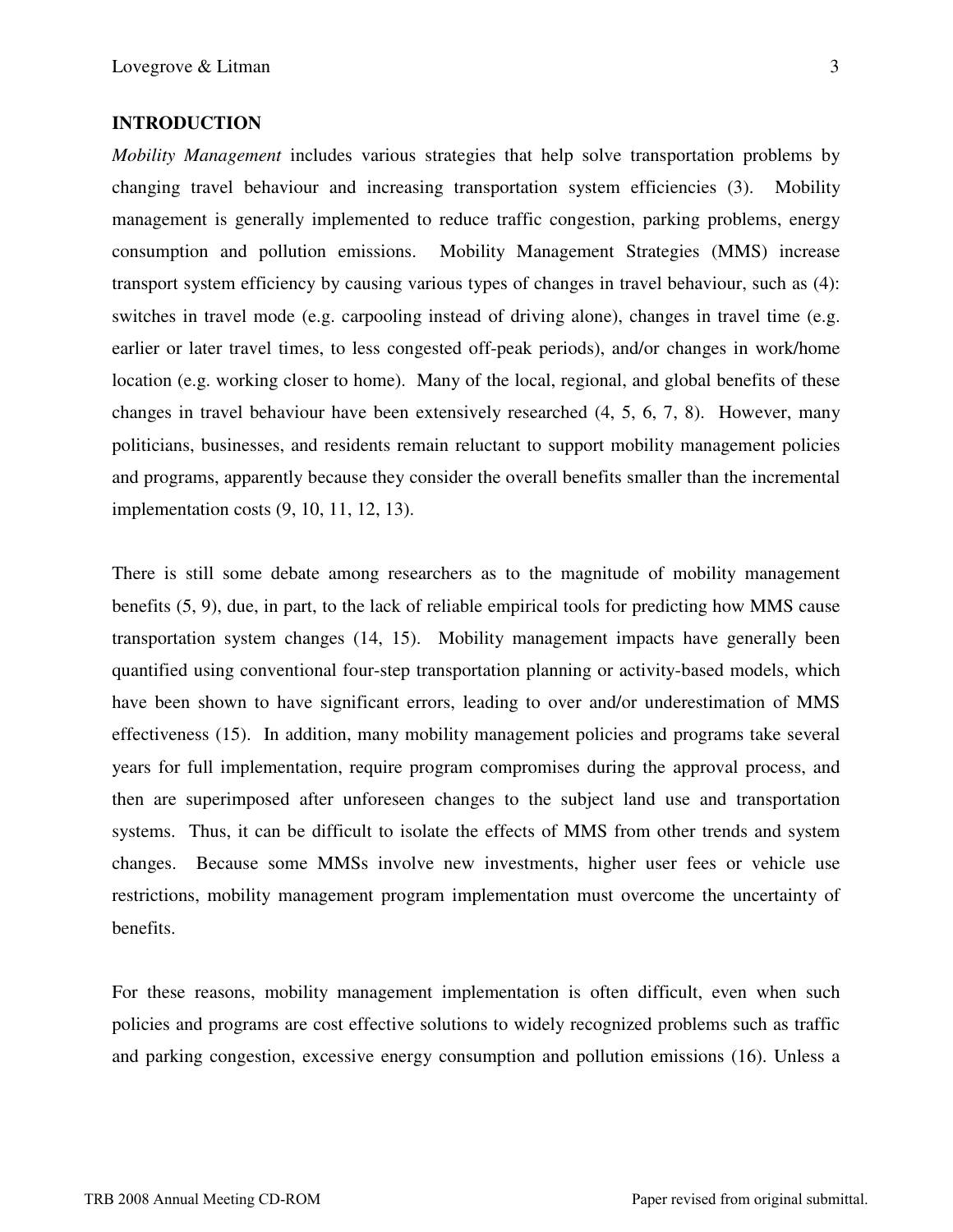clear self-interest can be perceived (i.e. it is in *my* best interest to change *my* behaviour) people are reluctant to support policies that will force them to change their behaviour.

In summary, there appear to be three basic barriers to optimal mobility management implementation:

1) a lack of reliable empirical tools to accurately predict the benefits of MMSs; leading to,

2) a lack of defendable data with which decision-makers can justify implementing mobilityreducing MMSs; leading to,

3) a lack of public support for mobility management implementation.

Recent results in sustainable road safety research (1, 2) may help solve this problem by expanding the list of mobility management benefits to include road safety.

The enormity of the social and economic burden of road collisionsis a major problem worldwide. In 2004 the World Health Organization declared injuries due to road collisions as one of the leading epidemics of our time (17). The United Nations has made a similar declaration for 2007 (18). In the United States, more productive years of life are lost due to road collisions than any other disease, more than heart disease and cancer combined (20). In Canada, approximately 60,000 road collisions were reported in 2003, resulting in over 200,000 people injured and 3,000 people killed (19). At current trends injuries due to road collisions will be the third leading cause of death worldwide by 2020 (17). In addition to the human cost, these road casualties put an enormous economic burden on society, estimated to range from 1% to 2% of gross national product worldwide, estimated to total US\$518 billion in 2004 (17).

Most Road Safety Improvement Programs (RSIPs) focus on engineering, enforcement, and/or education to reduce collisions and casualty rates per vehicle mile or kilometre. The most effective, long-lasting road safety strategies tend to be those that focus on engineering safer road environments that lead to a reduction in exposure and risk of collision for drivers and their passengers (21). Traditionally, the engineering of safer roads has taken a *reactive* approach, including the identification, diagnosis and remedy ("improvement") of hazardous or collisionprone locations (called "black spots"), implementing remedial treatments *after* safety problems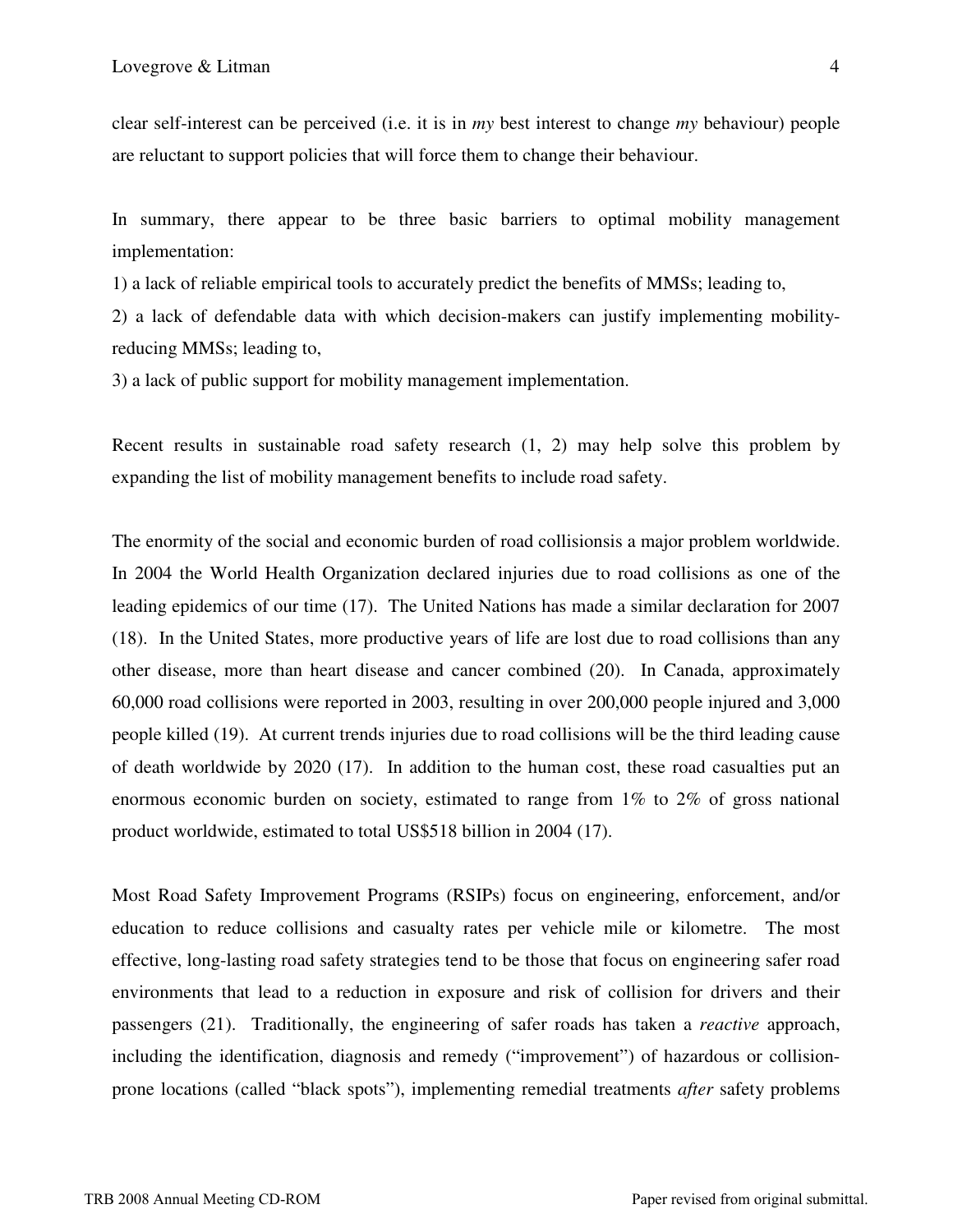were identified (21). Unfortunately, this reactive approach requires several years of collision records, along with the associated toll in human casualties, before a safety problem is identified and fixed, often at a high cost in existing communities.

Given the continuing burden of injuries due to road collisions, practitioners have been pursuing a more *proactive* approach, to evaluate road safety *before* problems occur, as part of the land use and/or transportation planning process (19, 21). However, until recently practitioners lacked the necessary empirical tools to evaluate road safety proactively. Recent research on Sustainable Road Safety (SRS) (1, 2), has resulted in the development of improved empirical tools to do pursue proactive road safety, including community-based, macro-level collision prediction models (CPMs). In several case studies to date, these CPMs and model-use guidelines has demonstrated their potential for use to improve road safety in communities across Canada and the world (1). These new empirical tools present an opportunity to verify earlier research on, and refine estimates of, the road safety effects of MMSs.

Traffic monitoring after the implementation of certain mobility management strategies indicates that they can provide significant road safety benefits (1, 4). If true, this is good news, because it identifies a new set of potential road safety strategies that provide a variety of sustainable development planning benefits to society, as indicated in Table 1.

This paper has two main objectives:

- (1) To demonstrate the use of previously developed macro-level collision prediction models (CPMs) to provide empirical road safety estimates in a case study; and,
- (2) To empirically verify earlier road safety estimates for three mobility management strategies (MMSs).

## **PREVIOUS WORK**

Due to a lack of reliable empirical tools, limited research exists on the road safety effects of mobility management strategies (1, 2, 4). A comprehensive literature review (4) of various mobility management strategies found that much of the data were improperly aggregated, and models failed to correct for potentially confounding factors. For example, we generally know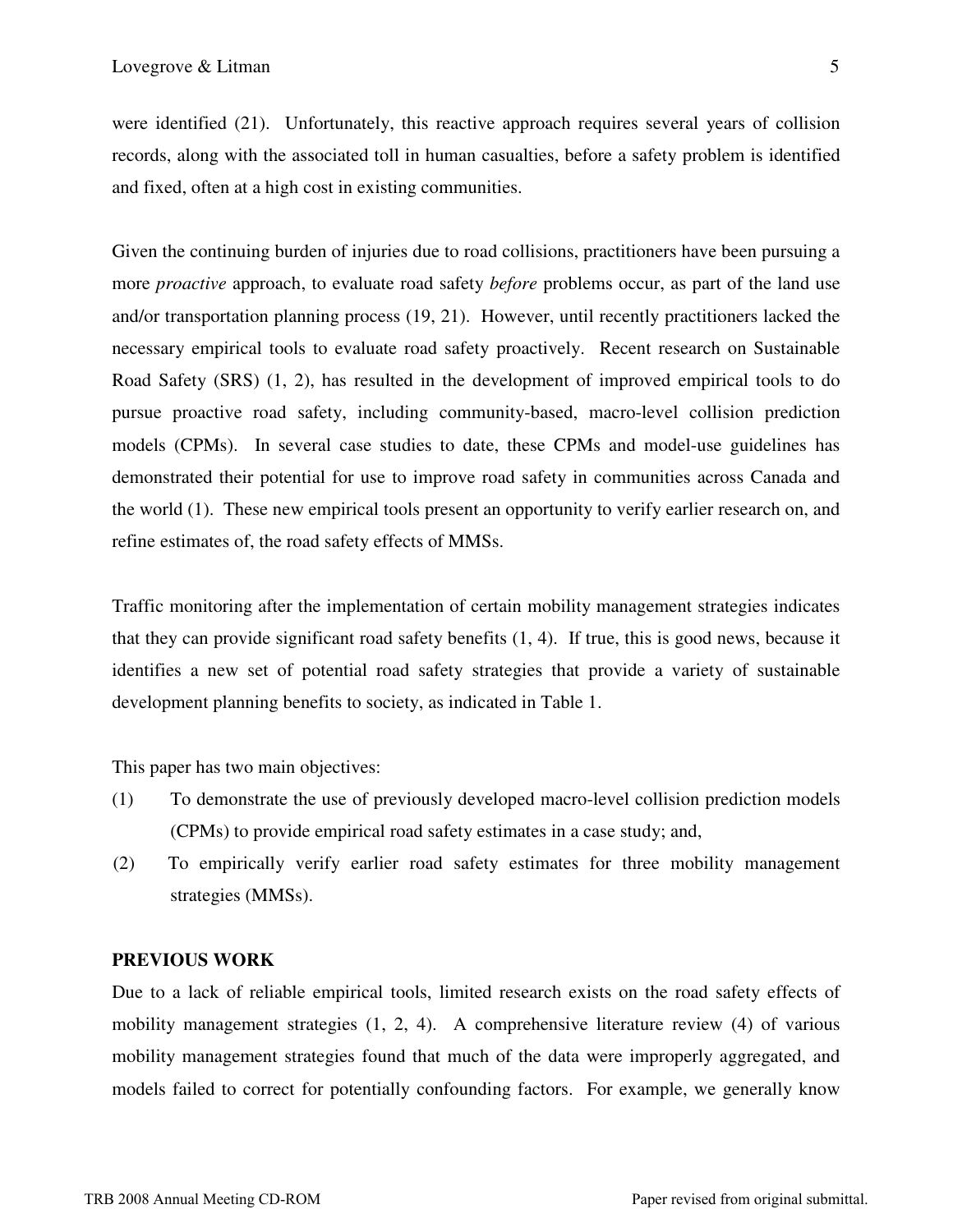that a reduction in one person's vehicle mileage should provide a reduction in their individual collision risk  $(1, 2)$ . And, we also know that in the range of 70% of all severe collisions involve multiple vehicles; therefore, we can hypothesize that some further reduction in the collision risk of other motorists (regardless of whether or not they reduce mileage) should occur also, since their vehicles are exposed less to this drivers' errors (1, 2, 4). However, limited research has produced limited findings, particularly at a fine-grained scale, thus precluding the ability to confirm this hypothesis until recently. With the advent of community-based, macro-level collision prediction models, reliable empirical evaluations of mobility management strategies appear possible.

By definition, *macro*-level CPMs evaluate the safety of a neighbourhood, a city, or a region using neighbourhood traits as inputs (e.g. population density, intersection density, mode split, traffic density). Based on Dutch research from the mid-1990's, two North American researchers developed early version (22, 23), but neither attempted to use CPMs in road safety evaluations. In 2006, using a refined methodology, researchers (2) developed forty-seven community-based, macro-level collision prediction models, each significantly associated with one or more of twenty-two input variables. For each neighbourhood, which were typically defined to coincide with traffic analysis zones (TAZs) used in regional transportation planning models (e.g. Emme/2 in the GVRD), input variable values were obtained using aggregated data off of geo-referenced travel demand, demographic, and road network mapping (e.g. ArcGIS) provided by regional road, land use, census, and auto insurance authorities (1). The CPMs output a prediction of the number of collisions that can be reasonably expected to occur in that same neighbourhood (or TAZ) per unit time (e.g. every three years). Samples of the models developed and used in this case study are given in Table 2, with descriptive statistics and input data in Table 5 (2).

Contrary to traditional linear collision prediction models that had been assumed until recently by Dutch and other researchers, the non-linear form of these empirically derived macro-level CPMs in Table 2 (1, 2) confirmed that collision frequency was non-linearly related to Vehicle Kilometres Traveled (VKT). In other words, whereas traditional linear CPMs associated collisions linearly with VKT (e.g. Collision frequency = collision rate x VKT<sup>Power = 1.0</sup>), these newly developed CPMs associated collisions non-linearly with VKT (e.g. Collision frequency =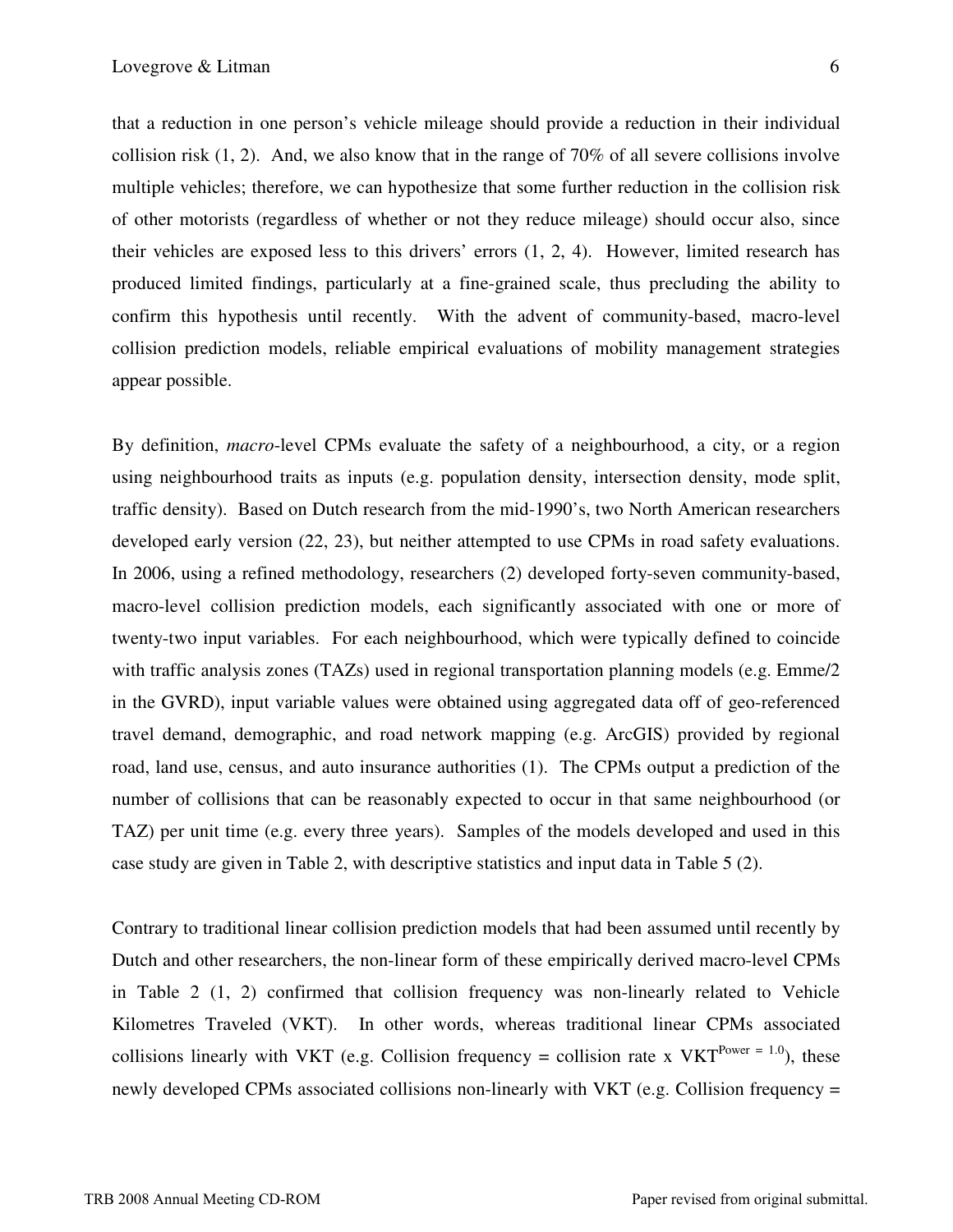proportionality constant x VKT<sup>Power < 1.0</sup>), with the power of the VKT exponent ranging from 0.55 to 0.85. Generalized linear regression modelling (GLIM) techniques were used to develop and calibrate these CPMs, including an assumed negative binomial residual statistical pattern distribution, a 95% level of confidence statistical test, and the Pearson and Chi-square model goodness-of-fit statistical tests. All developed models met these tests, and were categorized for use into one of sixteen groups shown in Table 3 (2), based on the following factors:

- Four themes of neighbourhood traits (exposure or traffic density, road network, sociodemographics, and TDM).
- Two classes of predominant land use (rural or urban). Urban includes urban and suburban.
- Two sources of exposure variable data derivations (modelled or measured). Modelled exposure variables were outputted from transportation planning models, such as Emme/2 (e.g. VKT). Measured exposure variables (e.g. Total Lane Kilometres = TLKM) were derived from geo-coded mapping.

Generally, these newly developed macro-level collision prediction models have found observed effects consistent with intuition. Specifically, *increased* collisions are non-linearly associated with *increases* in the following explanatory variables:

- Exposure vehicle kilometres travelled (VKT), total road lane kilometres (TLKM), and average congestion (VC).
- Socio-Demographic job density (WKGD), population density (POPD), unemployment (UNEMP), residential unit density (NHD).
- TDM shortcut capacity/attractiveness (SCC, SCVC), number of drivers (DRIVE), total commuters (TCM), total commuter density (TCD). SCC measures the ability of vehicles to shortcut on local roads through a particular zone, in vehicles per hour. SCVC is simply SCC multiplied by congestion level VC.
- Network signal density (SIGD), intersection density per unit area (INTD), intersection density per lane-km (INTKD), arterial-local intersection percent (IALP), arterial lane kilometre percent (ALKP).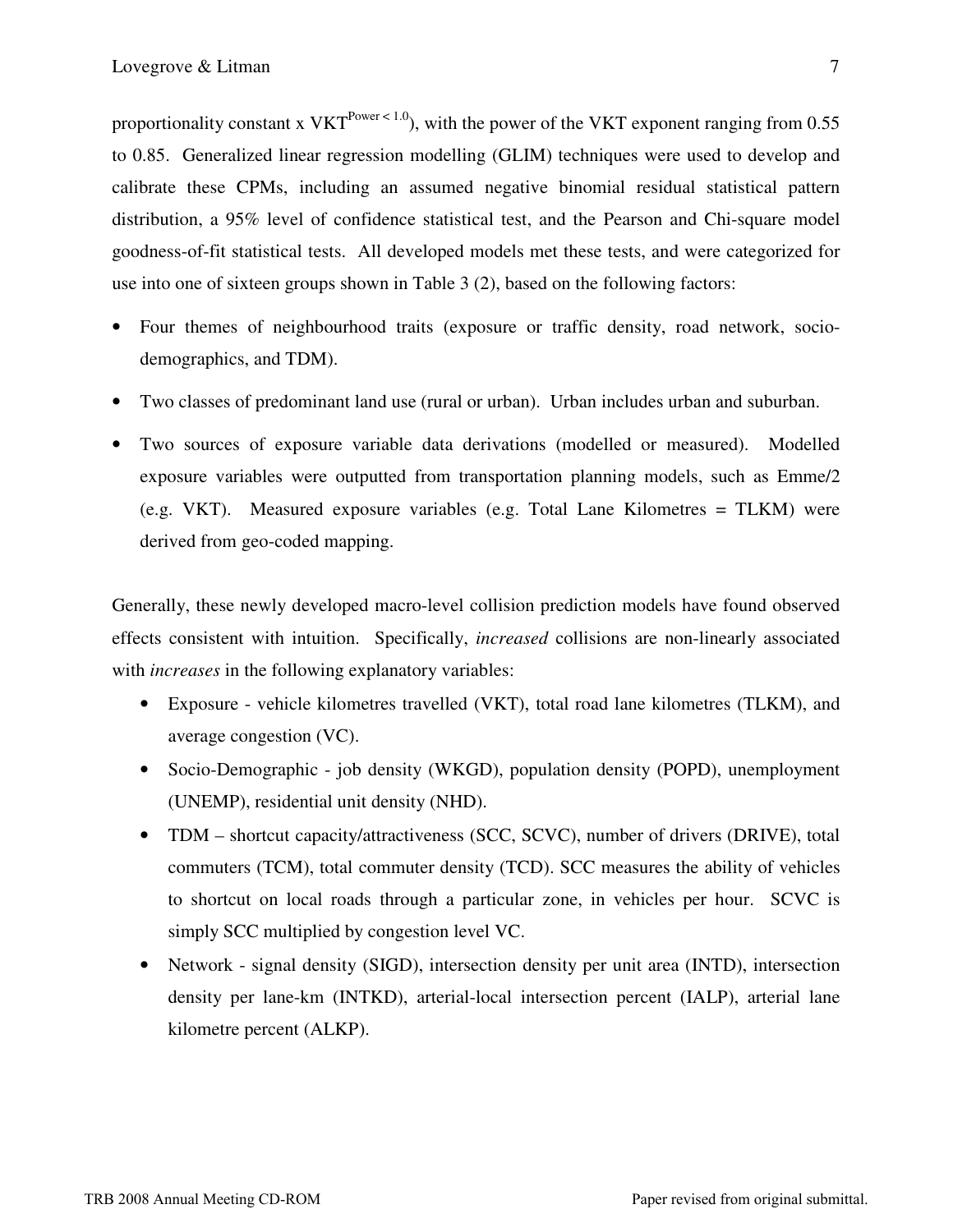Also, the models revealed that *decreased* collisions were associated with *increases* in several other explanatory variables:

- Socio-Demographic family size (FS).
- TDM core size and percentage (CORE, CRP).
- Network 3-way intersection percent (I3WP), local road lane-kilometre percent (LLKP), and Core area (CORE).

While most of these input variables are self-explanatory, there are two new neighbourhood descriptor variables, shortcut capacity/attractiveness (SCC/SCVC) and CORE (2). A key component of SCC and SCVC is to determine the degree of traffic calming present in the neighbourhood. Their formulations are given in equations 1 and 2 as:

$$
SCC = \frac{L \cdot W \cdot C_f \cdot (R_{NS} + R_{EW}) \cdot C_{TC}}{A_r}
$$
 (1)

$$
SCVC = SCC \cdot VC \tag{2}
$$

where  $L =$  average number of local road 'lanes' in each direction (default = 1);  $W =$  one-way (= 1) or two-way (= 2) traffic flow;  $C_f$  = typical local road free-flow capacity = 150 veh/lane/hr;  $R_{NS}$ ,  $R_{EW}$  = number of local roads running completely across the zone, sum of north-south and east-west 'roads', respectively (default = 0);  $C_{TC}$  = degree of zonal traffic calming (traffic calmed = 0; no calming = 1; , some = 0.5);  $A_r$  = zonal area; and, VC = Average zonal congestion level (2).

These models have been used in three road safety planning applications to date (1, 24, 26). The first involved a traditional road safety application evaluating the road safety level of existing neighbourhoods, to identify collision-prone neighbourhoods, and to recommend possible remedial treatments to reduce collisions (24). This application demonstrated that macro-level models can be used to complement traditional road safety methods, and to provide an enhanced *early-warning* capability for road safety engineers. The second case study focused more on road safety planning applications, including evaluations of four neighbourhood road patterns (existing grid and cul-de-sac patterns, and two other theoretical patterns), and of area-wide traffic calming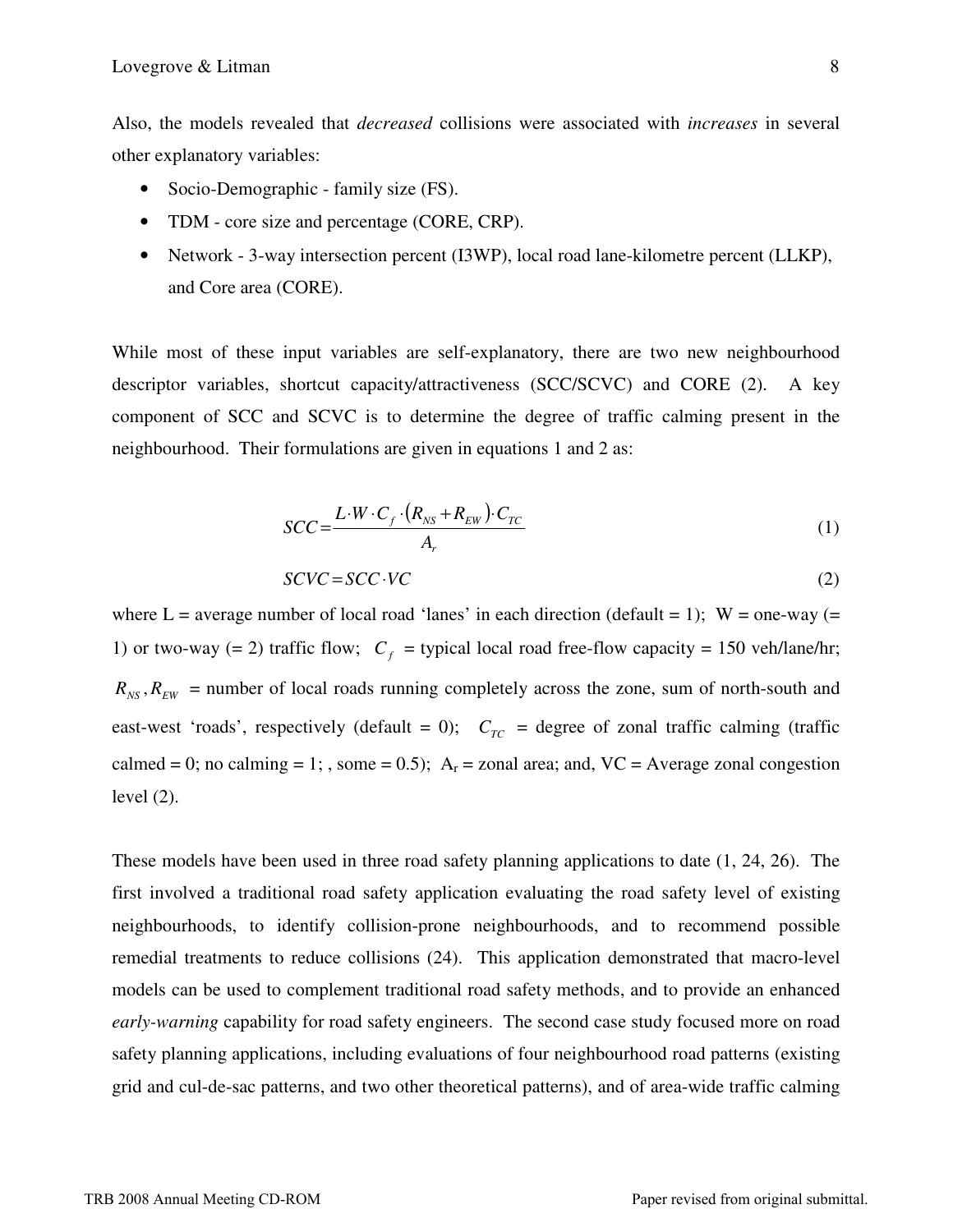(repeating a 10 year old conventional study, but using only the *before* data with the new models to predict the *after* results). The third case study used the models to evaluate the road safety effects of a regional transportation plan. These studies were used to demonstrate that macrolevel CPM predictions are practical to use in local and regional planning processes, and to predict the road safety levels for both existing and planned neighbourhoods. In effect, this also demonstrated a method of using these new models to do a sensitivity analysis of the road safety impacts of varying certain neighbourhood design features, within certain guidelines. Based on the results of these case studies, model-use guidelines for using macro-level CPMs have been prepared (1).

The macro-level CPM use guidelines pertain to the selection of which of the forty-seven models to use, techniques to conduct the actual analysis, and proper statistical tests and interpretation of results. As not every macro-level CPM was appropriate for each safety application, a six-step selection process has been recommended, and was followed in this case study. The first step involved choosing the CPM *type* (i.e. *micro*- or *macro*-level) based on the scope of the safety evaluation. MMSs usually affect entire neighbourhoods (i.e. traffic zones), a municipality, or part of a region (as opposed to a single intersection, for which *micro*-level CPMs are used); therefore, macro-level CPMs were used. The second step narrowed the model focus by considering the safety application *task*, which in this application was *proactive* (i.e. MMS plan). Therefore, only some of the sixteen groups were appropriate. The third step looked at the predominant type of land use in each neighbourhood under evaluation, which in this case was urban, suggesting that only urban CPMs be used. The fourth step looked at the specifics of the analysis to identify which input variables would be changing with each MMS. These changing variables were termed *trigger* variables, and depend on planning scope (e.g. present situation to future conditions, future vs future scenario comparisons), and the specifics of the planning schemes involved. For example in this case, MMSs would be expected to reduce driving, exposure, and congestion levels, suggesting that VKT, VC, and DRIVE would be trigger variables. These trigger variables are found in the urban TDM models (i.e. groups 9 and 10 in Table 3). Other triggers variables and models used to evaluate MMS are detailed below in the *approach* to the case study.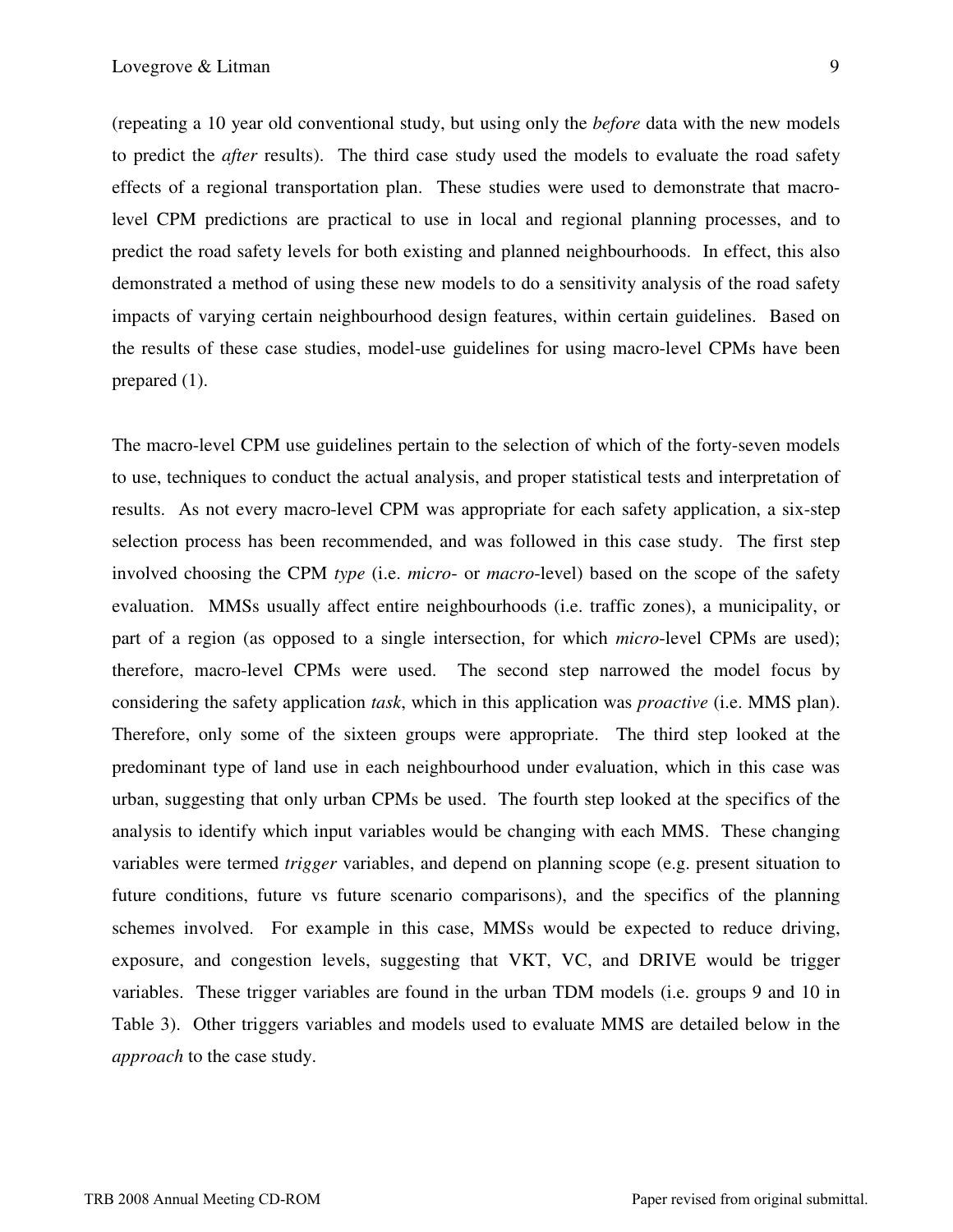The fifth step identifies which of the six collision types (i.e. total, severe, AM, AM/PM, nonrush, and/or pedestrian) are of interest in the safety evaluation. Unless the specifics of the application suggest otherwise, for most evaluations including this study, total and severe collision type CPMs can be used, because they generally are reflective of the data and the most commonly used in safety analyses. The sixth and final step in model selection is to check that datasets can be assembled to use the selected models. Adequate data ensures that the selected models will provide accurate and credible results. A detailed discussion on extraction methods and typical values for the data used for this study has been described previously (1), and is summarized below. The six step model *selection* process is summarized in Table 4 as a decision aid. An urban traffic calming example has been highlighted. Other guidelines, on model *use,* and on *interpretation* of results, are described below.

## **CASE STUDY**

#### *Background*

Three MMSs have been evaluated using macro-level CPMs, related to smart growth, congestion pricing, and improved transport options. *Smart growth* involves more compact, mixed, multimodal land use patterns. *Congestion pricing* refers to peak period road tolls, parking charges, distance-based insurance, and/or fuel taxes. *Improving transport options* refers to various policies and programs that improve walking and cycling conditions, ridesharing and public transit service quality, and increase support for carsharing, telework and flex-time. These three MMSs were chosen to study because they represent a broad cross section of strategies, and are being debated for implementation in many communities. Most importantly, input data was available to evaluate them with empirical, community-based, macro-level CPM predictions (2). Details of each MMS, and specific input values for related trigger variables are described below.

Input data for each of these three strategies is given in Table 5, and came from one or more of four sources. First, a regional database used to develop the CPMs was available, and provided base case data (control input values), based on 479 urban neighbourhoods in the GVRD (1). The database had previously been extracted and compiled from geo-coded collision records, TAZs, modelled outputs, road networks, and land use maps, and, from national census databases. The second data source used for this case study consisted of two comprehensive literature reviews on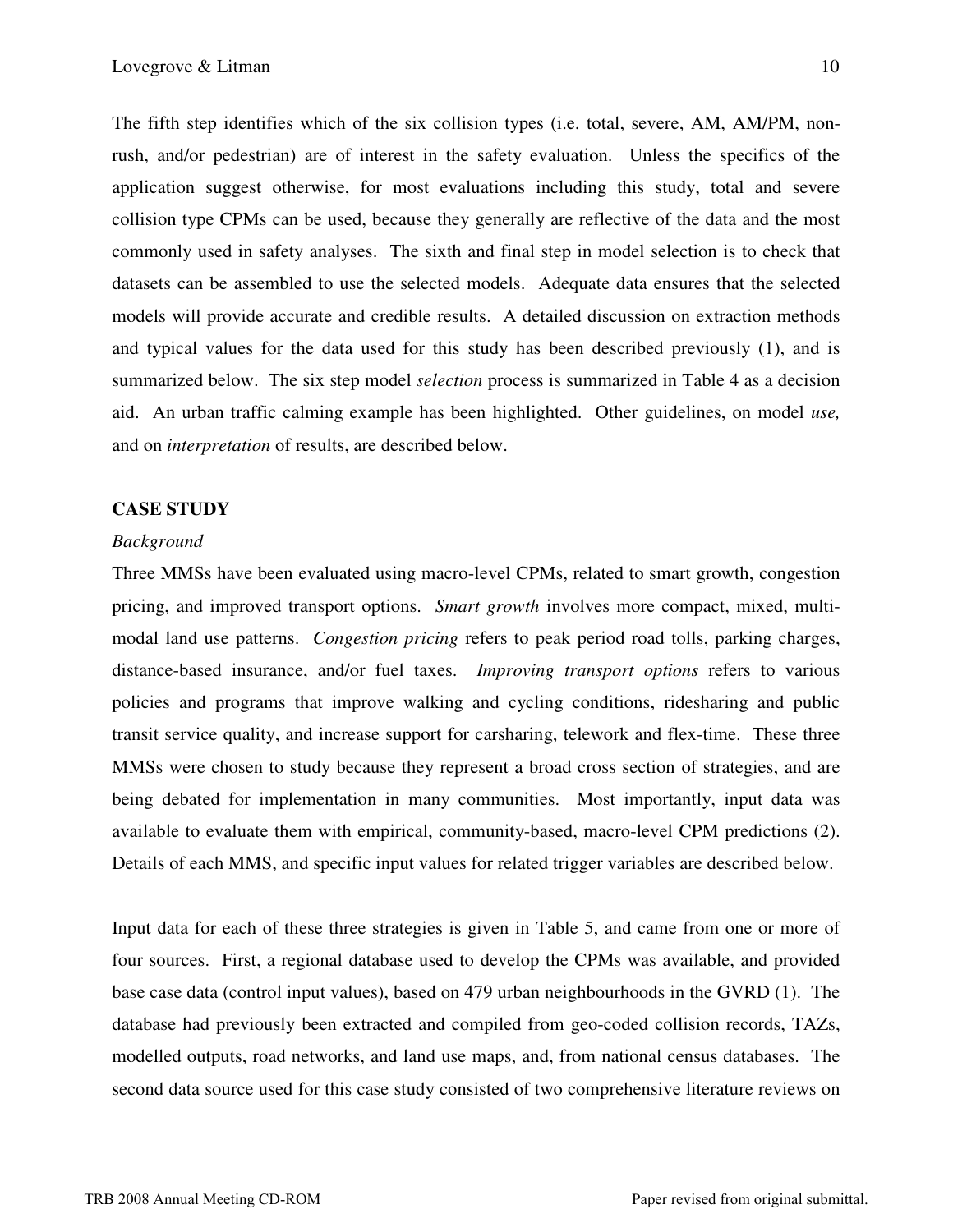observed transportation changes due to various MMSs (3, 4, 25). Third, data from recent road safety research (1) on the observed traffic impacts of traffic calming was used to augment smart growth impacts. Fourth, because data for these three MMSs was not yet available via the GVRD regional four-step transportation planning model, data for the modeled variables VKT and VC were based on values found in the literature. Although this introduced an obvious source of uncertainty into the study input values, using values from the literature was considered a reasonable proxy, and at least provided the general domain of inputs. Moreover, the focus of this study was on demonstrating the use of collision prediction models in evaluating MMSs assuming that the modeled data had already been generated, not on demonstrating the use of four-step models. A road safety planning case study combining a regional transportation planning (i.e. four-step) model process with a community-based, macro-level CPM to conduct an MMS evaluation on a regional scale is the subject of a forthcoming technical journal article (26).

#### *Approach*

The general approach - selection, analysis, and interpretation - followed the recommended guidelines (1). First, the urban planning MMS nature of the application, the availability of datasets, and the input variables triggered by each MMS prompted use of urban measured and modelled CPMs for total and severe collisions from the socio-demographic, TDM, and network models (model groups 5, 6, 9, 10, 13, and 14). Trigger variables were identified for each MMS according to what impacts have been observed in other research (3, 4, 25). Impacts of a smart growth MMS were expected to trigger changes in fourteen input (trigger) variables - Exposure: VKT (decrease), TLKM (decrease), VC (decrease); Socio-demographic: POPD (increase), WKGD (increase), NHD (increase); TDM: SCC (decrease), CORE (increase), DRIVE (decrease); and, Network: SIGD (decrease), I3WP (increase), INTD (increase), ALKP (decrease), and LLKP (increase). The transport improvement MMS triggered changes in four variables - Exposure: VKT (decrease), VC (decrease); and, TDM: DRIVE (decrease), and TCM (decrease). The Pricing MMS triggered changes in only three variables - Exposure: VKT (decrease), VC (decrease); and, TDM: DRIVE (decrease). After identifying the trigger variables, the macro-level CPMs were run.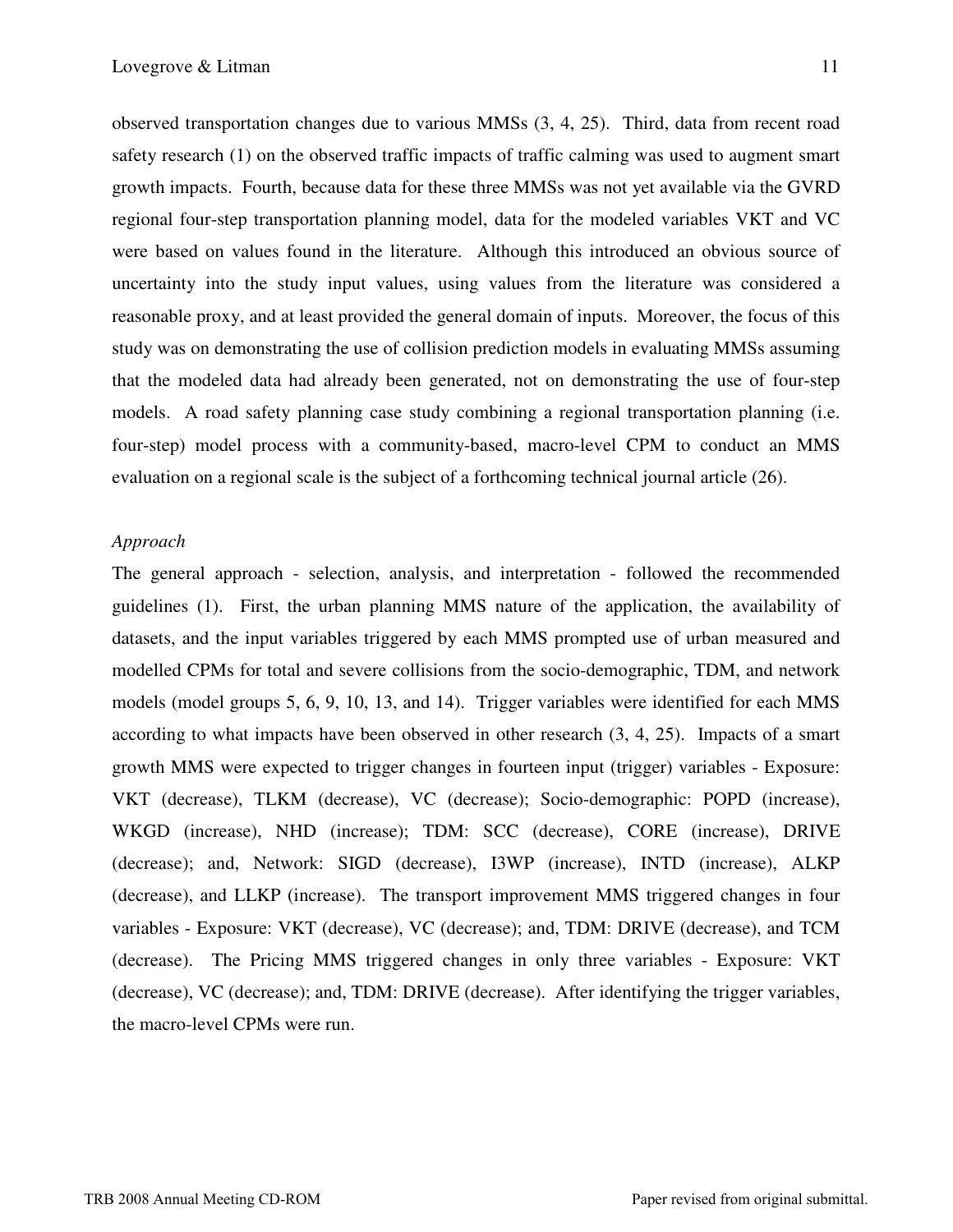The analysis stage involved a three-step road safety evaluation. First, the eleven selected models were run using the base data for all 479 neighbourhoods to produce GVRD collision frequency averages for each model. Second, the values of previously identified trigger variables were adjusted to reflect the literature on MMS effects. Third, these new values for trigger variables were inputted into the same macro-level CPMs, which were re-run. Table 5 shows the averages for GVRD input variable values, together with the adjustments to trigger variable values for each mobility management strategy.

The resulting macro-level CPM predictions were compared to the GVRD averages for each model group, and differences noted. The differences were reviewed for reasonableness, and statistical significance using a t-test at 95% confidence interval. It is important to note that, in accord with model use guidelines, the macro-level CPM predictions were used for relative comparisons only, pending further research and model refinements. Using the absolute model predictions, except to analyze individual or small groups of neighbourhoods, is not recommended, as the community-baesd, macro-level CPMs by definition exclude major highways (i.e. freeways) from their predictive capabilities.

#### **RESULTS**

The results of this analysis are presented in Table 6. They appear to be in general agreement with intuitive expectations, and with safety impacts observed in the literature  $(1, 4)$ . In accordance with model use guidelines on interpretation of results, these model predictions were tested for statistical significance, recognizing that macro-level CPM predictions are only *expected* values. That is, their predictions are estimates of the true mean frequency of collisions, which is a random variable. Given this randomness, standard statistical testing was used to verify whether the GVRD base case averages were significantly different from the MMSadjusted predictions. A difference of means hypothesis test was used, which relies on a normally distributed test statistic, *T*, calculated according to a 95% confidence interval. The difference was significant if the calculated T-test statistic met the criterion in equation 3, as follows (27):

$$
\frac{[(MMS \;Avg - GVRD \;Avg) - Avg \;of \;Differences]}{Std \;Dev[Differences]} \bigg\vert \ge T_{\frac{(1-\alpha)}{2},n-1}
$$
\n(3)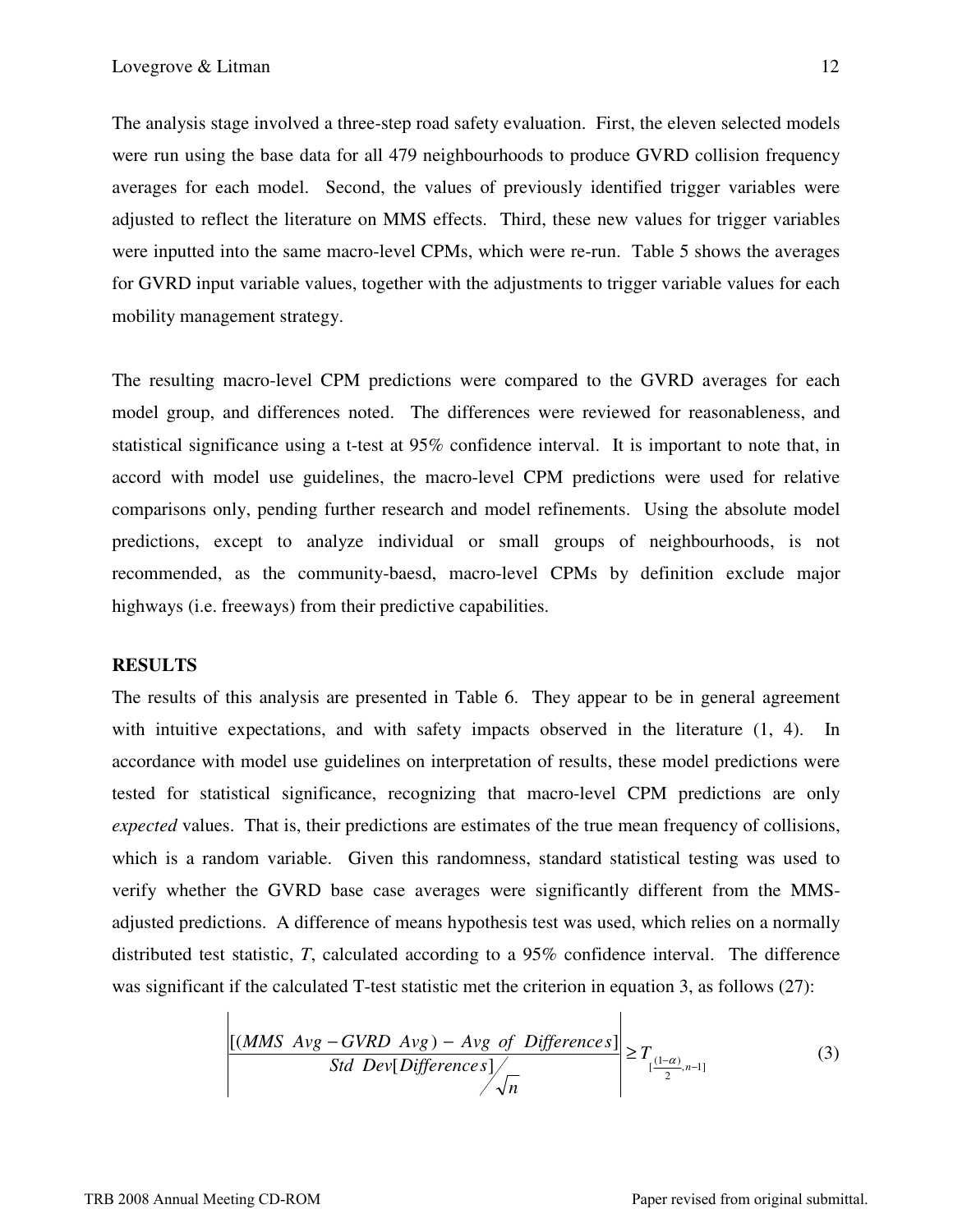where:

 $n =$  the number of model predictions used in deriving the comparison

 $\alpha$  = the desired confidence interval, in this case 95%

 $T = 1.96 \omega$  95% for large *n*, derived from standard T-distribution tables

*Std Dev*[*Difference s*] = the standard deviation of the differences predicted across all models.

For the urban smart growth MMS, improvements in road safety were estimated for total and severe collisions to be in the range of 20% and 29%, respectively, when compared with GVRD urban neighbourhood averages. This result is considered statistically significant using a 95% confidence interval. It is also in general agreement with the 20% road safety improvements of MMSs observed by other researchers (4, 28, 29). For the congestion pricing MMS, improvements in road safety were estimated for total and severe collisions to be in the range of 19% and 21%, respectively, when compared with GVRD urban neighbourhood averages. This result is considered statistically significant using a 95% confidence interval. It is also in general agreement with the 25% road safety improvement of road pricing MMSs observed by other researchers. The transit improvement were estimated to reduce total and severe collisions in the range of 14 and 15%, respectively, when compared with GVRD urban neighbourhood averages. This result is considered statistically significant using a 95% confidence interval. It is also in general agreement with the road safety impacts of MMSs observed by other researchers.

Overall, the observed 1:1 to 2:1 relationship between road safety improvement and *modeled* variable (i.e. VKT, VC) input values suggests that *any* reduction in VKT due to MMSs will result in a road safety benefit. Although a full four-step transportation planning model was not part of this study and thereby necessitated making assumptions for VKT and VC input values, which therefore precludes definitive empirical MMS estimates, the results in general suggest that effective MMSs could significantly augment urban road safety strategies. Comparing the input exposure variable values from Table 5 with the output safety improvements in Table 6 of all three strategies, the Smart Growth strategy yielded the highest predicted total (20%) and severe (29%) collision reductions, despite having the lowest inputted reduction in VKT (-15%). Thus, it would appear that integrated MMSs that combine land use with transportation management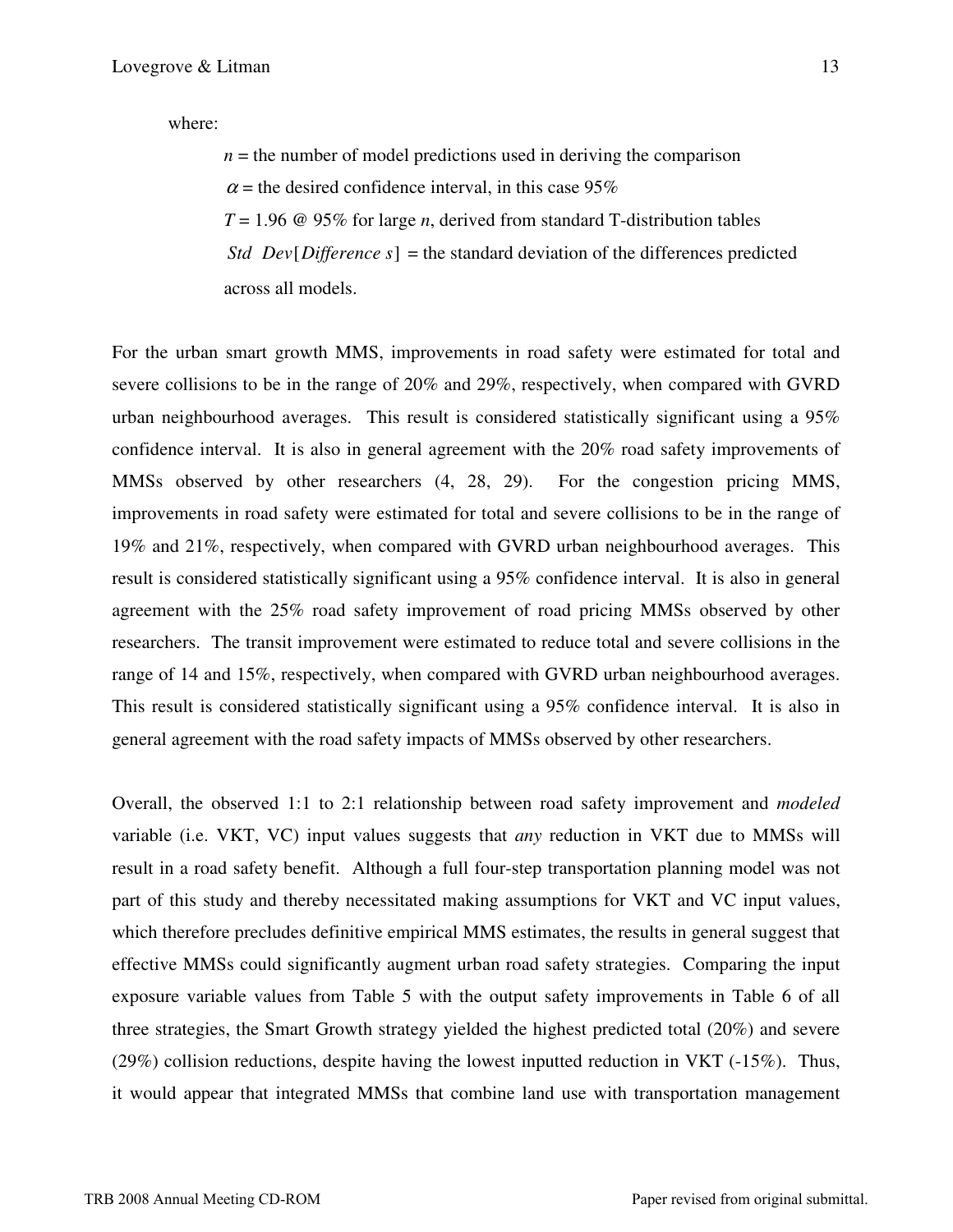strategies appeared to provide greater reductions in collisions per unit of reduced VKT compared with less integrated, single-focused MMSs.

It is also noteworthy that although increased land use intensity (i.e. housing and population densities), were generally associated with *increased* collision frequency (1), Smart Growth policies were predicted to *reduce* collision frequency*.* This counter-intuitive result occurred in this case, however, because Smart Growth strategies reduce VKT as well as increasing population and housing density. Moreover, the overall *reduction* in VKT, which is the dominant variable associated with collision predictions, more than compensated for the population and housing density increases, and lends additional support to a conclusion supporting integrated, multi-faceted MMSs as yielding greater road safety benefits than narrower, single-focus MMSs.

## **OTHER IMPACTS TO CONSIDER**

Mobility management strategies (MMS) can have diverse economic, social and environmental impacts (benefits and costs) which should be considered in their evaluation (3, 30, 31). Most MMSs reduce traffic congestion, road and parking facility costs, consumer transportation expenses, energy consumption and pollution emissions, as well as improving mobility options for non-drivers, and supporting strategic land use objectives (such as redeveloping existing communities and reducing sprawl). Strategies that increase walking and cycling activity tend to increase public fitness and health.

On the other hand, some MMSs impose additional external costs, such as increased noise from buses, and increased sprawl if telecommuting stimulates more dispersed land use development patterns. MMSs that apply negative incentives, such as increased fuel taxes, road tolls and parking fees, reduce user mobility benefits although the incremental losses are marginal, since, with efficient pricing, the travel foregone consists of consumers' least valued vehicle-kilometres. Many MMSs provide positive incentives, such as improved travel options (better walking and cycling conditions, improved rideshare and public transit services, more support for flex-time and telework) or financial rewards for reduced driving (for example, pay-as-you-drive vehicle insurance pricing and parking cash-out offer motorists a new opportunity to save money if they reduce their mileage – motorists who continue their current mileage are no worse off on average,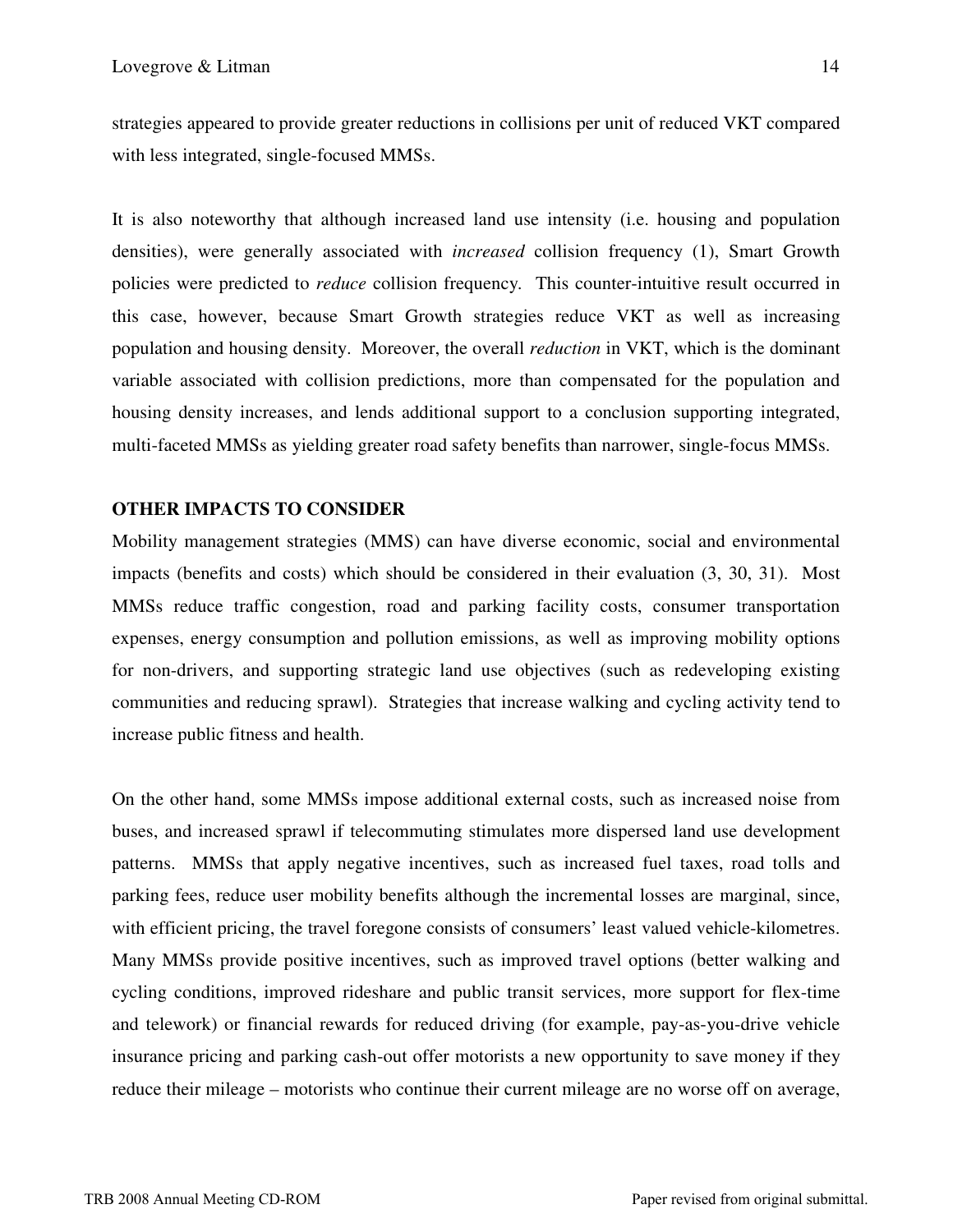and those who reduce their mileage save more money than under current pricing). Vehicle travel reductions that result from these optional, positive incentives reflect net user benefits (consumers who choose them must be directly better off overall or they would not choose the option, even if they choose slower modes or alternative destinations).

In some cases, shifts from driving to walking and/or cycling increase crash risk per passengerkilometre, although this is often offset by reductions in travel distance (a short walking or cycling trip often substitutes for a longer automobile trip; although drivers and non-drivers tend to make similar numbers of trips, drivers trend to travel about three times as many annual passenger-kilometres as non-drivers). As non-motorized travel increases in a community, collisions per passenger-kilometre of these modes has been observed to decline (4). All of these factors should be considered when evaluating the overall value of MMSs.

## **CONCLUSIONS**

This case study has demonstrated the use of previously developed community-based, macrolevel collision prediction models (CPMs) to provide empirical road safety estimates, and to verify earlier road safety estimates for three mobility management strategies (MMSs). It is the first empirical road safety evaluation of MMSs using CPMs. Based on a review of the results of this case study, the following conclusions can be drawn:

- 1. There is relatively close agreement between the observed (and intuitive expectations) and predicted mobility management road safety benefits. Transportation and land use factors that tend to reduce vehicle travel appear to reduce collision frequency.
- 2. In comparing the inputs and results in Tables 5 and 6, it would appear that integrated MMSs that combine land use with transportation management strategies appear to provide greater reductions in collisions per unit of reduced vehicle travel compared with less integrated, single-focused MMSs.
- 3. Although the dominant influence of VKT on collision prediction has been noted by other researchers, these case studies suggest that it may also hold potential when estimating the road safety impacts of MMSs. This may be used as a convenient proxy by engineers,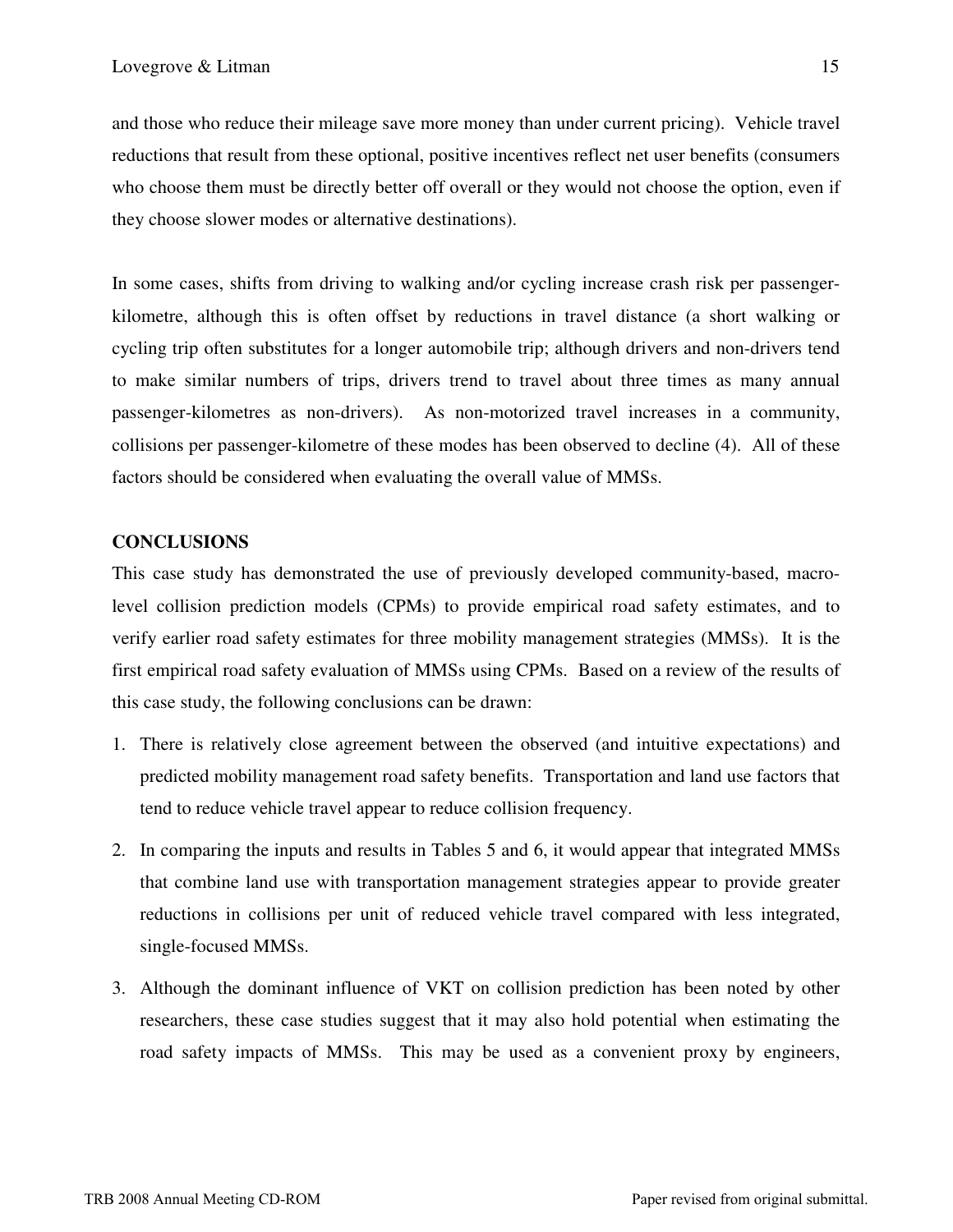planners, and decision-makers for predicting safety impacts of specific policies and programs.

4. Although increased land use intensity has been generally associated with increased collision frequency (2), Smart Growth policies are predicted to reduce collision frequency, because they reduce vehicle-kilometres-travelled (VKT) as well. This result lends additional support to the second conclusion that integrated, multi-faceted MMSs appear to yield greater road safety benefits than single-focused MMSs.

When evaluating road safety impacts it is important to clearly define the reference units used. The traditional practice of predicting collisions per unit of VKT (e.g., per 100 million vehiclemiles or billion vehicle-kilometres travelled) ignores increases in per capita vehicle travel as a risk factor and the possible safety benefits of mileage reductions. Similarly, the Smart Growth MMS is associated with reduced collision frequency and casualties, likely due to reduced per capita vehicle travel and traffic speeds. Since road safety, and MMSs are ultimately concerned with *people*, future research on macro-level CPMs for evaluating the road safety risk of MMSs should also explore other forms of exposure variables, perhaps those explicitly focused on some form of per capita travel consumption (e.g. VKT per capita), as is done with health risks for example, so that road safety risk could be compared with other health risks.

In summary, the results of this empirical road safety evaluation suggest that MMSs have the potential to increase road safety in addition to providing other significant economic, social and environmental benefits. It is hoped that the introduction of community-based, macro-level CPM use by practitioners will facilitate improved road safety analyses by community planners and engineers. If so, these improved decisions will facilitate improved neighbourhood road safety, quality of life, and other benefits for residents and road users. Future research will focus on refining estimates of the modeled inputs (i.e. VKT, VC) associated with each MMS. Subsequently, case studies are being pursued to develop and transfer macro-level CPMs for use in other regions on MMS and other road safety evaluations.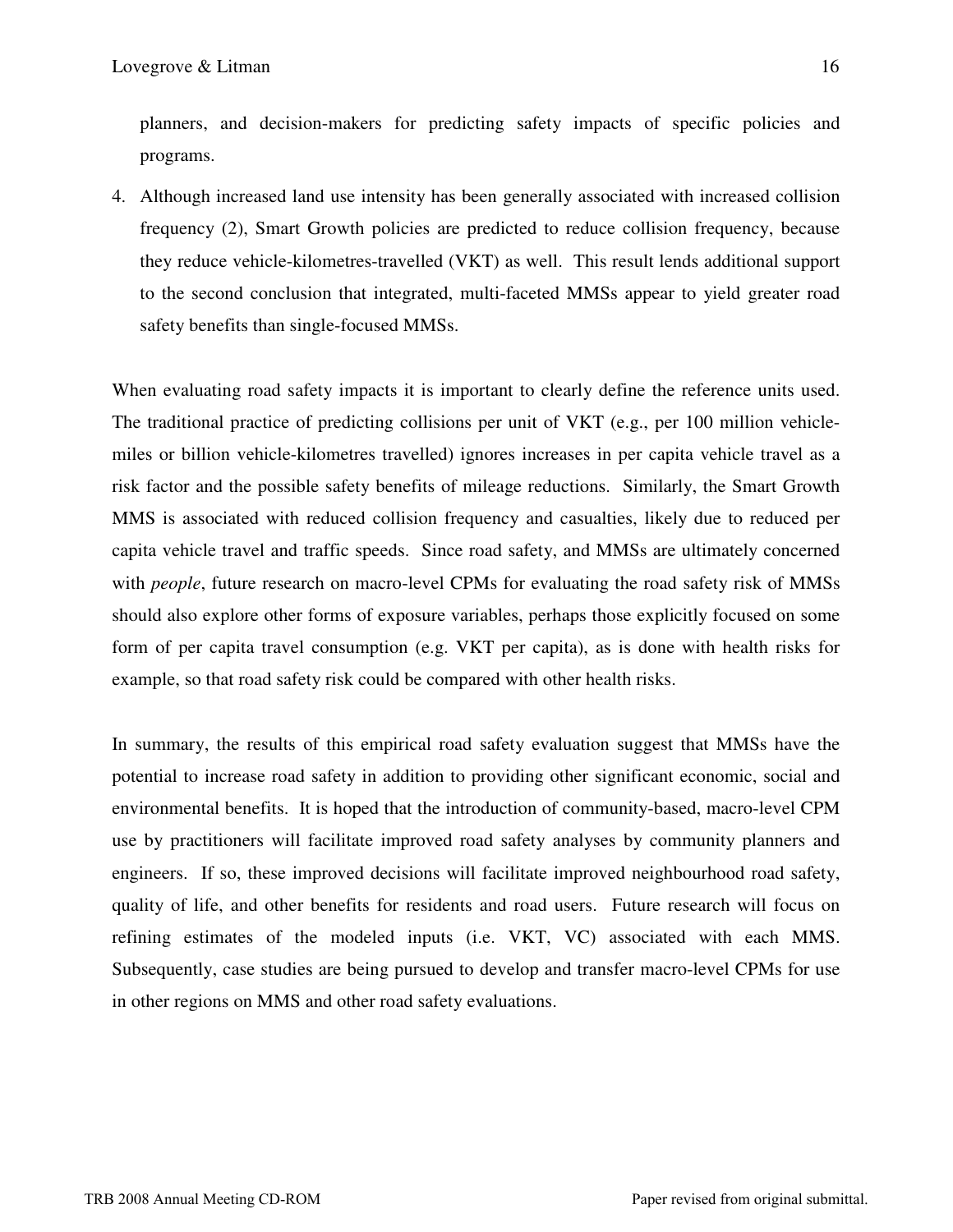# **REFERENCES**

- 1. Lovegrove, G.R. & Sayed, T. (2006) *Using Macro-Level Collision Prediction Models in Road Safety Planning Applications*, Transportation Research Record No 1950, August 2006, pp. 73 - 82.
- 2. Lovegrove, G.R. & Sayed, T. (2006) *Macro-Level Collision Prediction Models for Evaluating Neighbourhood Traffic Safety*, Canadian Journal of Civil Engineering, 33:5, pp. 609-621, May 2006, Vancouver, BC.
- 3. VTPI (2006) *Online TDM Encyclopaedia*, Victoria Transport Policy Institute (www.vtpi.org).
- 4. Litman, T. & Fitzroy, S. (2006) *Safe Travels: Evaluating Mobility Management Traffic Safety Impacts*, Victoria Transport Policy Institute (www.vtpi.org). A version of this paper was presented at the Transportation Research Board 2006 Annual Meeting.
- 5. Institute of Transportation Engineers (1993) *Implementing Effective Travel Demand Management Measures: A Series on TDM*, Institute of Transportation Engineers, Washington, D.C., pages 3-93 to 3-112.
- 6. Mildner, Gerard C.S. & Strathman, James G. & Bianco, Martha J. (1997) *Parking Policies and Commuting Behavior*, Transportation Quarterly, Vol. 51, No. 1, Winter 1997 (111 – 125).
- 7. Rutherford, G. Scott & Badgett, Shauna I. & Ishimaru, John M. & MacLachlan, Stephanie (1993) *Transportation Demand Management: Case Studies of Medium-Sized Employers*, Transportation Research Record No 1459, Transportation Research Board, Washington, DC, pp. 7 - 16.
- 8. Wilhelm, Astrid & Posch, Karl-Heinz (2003) *Mobility Management Strategies for the Next Decades: Findings & Recommendations from Largest European Mobility Management Project*, Transportation Research Record No 3703, Transportation Research Board, Washington, DC, pp. 173 - 181.
- 9. Ferguson, Erik (1999) *The Evolution of Travel Demand Management*, Transportation Quarterly, Vol. 53, No. 2, Spring 1999, pp. 57-78, Eno Foundation, Washington, DC.
- 10. Dunn Jr., James A. (1998) *Driving Forces: The Automobile, Its Economics and the Politics of Mobility*, The Brookings Institution Press, Washington, DC.
- 11. Koltzow, K. (1993). *Road Safety Rhetoric Versus Road Safety Politics*, Accident Analysis and Prevention, 25(6), Elsevier Ltd, Amsterdam, The Netherlands, pp. 647-657.
- 12. Nelson, Dick & Niles, John S. (1999) *Market Dynamics and Nonwork Travel Patterns: Obstacles to Transit-Oriented Development?* Transportation Research Record No 1669, Transportation Research Board, Washington, DC, pp. 13-21.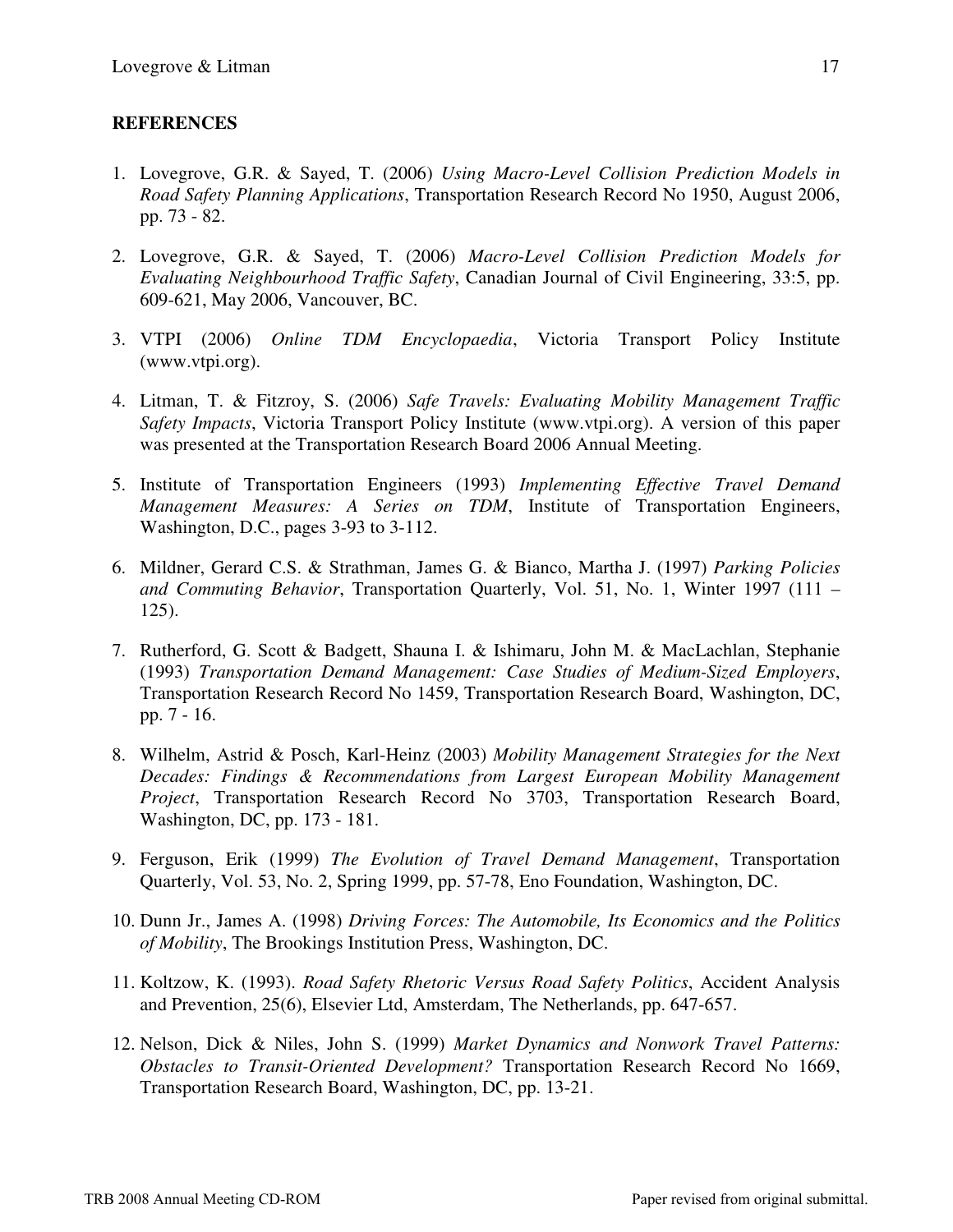- 13. Brown, Ivan (1992). *Conflicts Between Mobility, Safety and the Environmental Preservation Expressed as a Hierarchy of Social Dilemmas*, IATSS Research, 16(2), pp. 124-8.
- 14. Marshment, Richard (2000) *Millennium Paper: Transportation Planning Challenges and Opportunities*, Transportation Research Board Committee A1C07 on Transportation Planning Applications, Washington, D.C.
- 15. Cervero, Robert (2006) *Alternative Approaches to Modeling the Travel-Demand Impacts of Smart Growth*, Journal of the American Planning Association, Vo. 72, No. 3, Summer 2006, American Planning Association, Chicago, Il.
- 16. Button, Kenneth (1994) *Alternative Approaches Toward Containing Transport Externalities: An International Comparison*, Transportation Research –A, 28 (4), pp. 289-305.
- 17. World Health Organization (2004) *World report on road traffic injury*, World Health Organization/World Bank, [online] Available from http://www.who.int/world-healthday/2004/en/index.html [accessed June 13, 2007].
- 18. United Nations (2007) *United Nations Road Safety Collaboration*, The United Nations, April [online] Available from http://www.who.int/roadsafety/week/en/ [accessed June 13, 2007].
- 19. Transport Canada (2005) *Canadian motor vehicle traffic collision statistics: 2003* [online]. Available from http://www.tc.gc.ca/roadsafety/tp/tp3322/page1.htm [accessed June 13, 2007]
- 20. US Department of Transport (2001) *Safety Conscious Planning: Parts 1, 2, and appendices*, Federal Highway Administration [online] Available from http://www.fhwa.dot.gov/planning/scp/ec041scp1.htm [accessed June 13, 2007].
- 21. de Leur, P. and Sayed, T. (2003) *A Framework to Proactively Consider Road Safety Within the Road Planning Process*, Canadian Journal of Civil Engineering, 30:4, 711-719.
- 22. Hadayeghi, Alireza, Shalaby, Amer S., and Persaud, Bhagwant N. (2003). *Macro-Level Accident Prediction Models for Evaluating the Safety of Urban Transportation Systems*, Presented at Transportation Research Board Annual Meeting, January, TRB, Washington, D.C.
- 23. Ladron de Guevara, Felipe, Washington, Simon P., and Oh, Jutaek (2004). *Forecasting Crashes at the Planning Level: A Simultaneous Negative Binomial Crash Model Applied in Tucson, Arizona*, Presented at Transportation Research Board 2004 Annual Meeting, January, TRB, Washington, D.C.
- 24. Lovegrove, Gord & Sayed, Tarek (2007) *Using Macro-Level Collision Prediction Models to Enhance Traditional Reactive Road Safety Improvement Programs*, [pending publication], Transportation Research Board, Transportation Research Record, Washington, D.C.
- 25. Lovegrove, Gordon (2000) *Transportation Demand Management: State of the Debate*, University of British Columbia, [unpublished], Vancouver, B.C., December.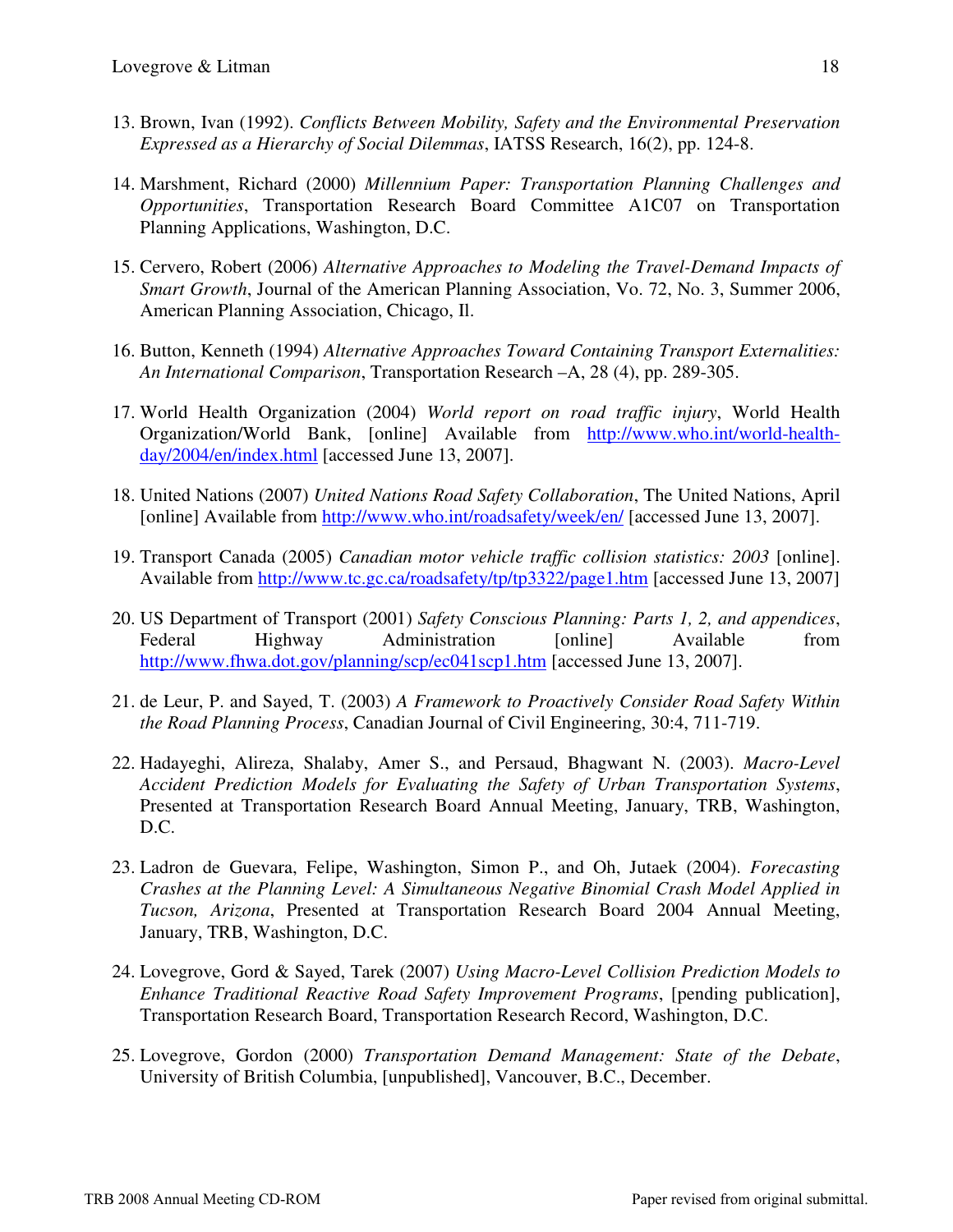- 26. Lovegrove, Gordon & Lim, Clark & Sayed, Tarek (2008) *Sustainable Regional Road Safety Planning using Macro-Level Collision Prediction Models*, to be presented at the January 2008 annual meeting of the Transportation Research Board, Washington, DC.
- 27. Johnson, Richard A. (2005) *Miller & Freund's Probability & Statistics for Engineers, 7th Edition*, Upper Saddle, NJ, Pearson Education, Inc.
- 28. Vickrey, William (1968), *Automobile Accidents, Tort Law, Externalities, and Insurance: An Economist's Critique*, Law and Contemporary Problems, 33, pp. 464-487; available at the Victoria Transport Policy Institute website, www.vtpi.org.
- 29. Edlin, Aaron and Karaca-Mandic, Pena (2002) *The Accident Externality from Driving*. The Berkeley Electronic Press (www.bepress.com), March.
- 30. *TRIMMS* (Trip Reduction Impacts of Mobility Management Strategies) *Model*, University of South Florida (www.nctr.usf.edu).
- 31. Litman, Todd (2007) *Guide to Calculating Mobility Management Benefits*, Victoria Transport Policy Institute (www.vtpi.org); at www.vtpi.org/tdmben.pdf.

| Table 1. Comparing Strategies (3) |                   |                        |  |  |  |  |  |  |
|-----------------------------------|-------------------|------------------------|--|--|--|--|--|--|
| <b>Sustainability Objectives</b>  | <b>Mobility</b>   | <b>Road Strategies</b> |  |  |  |  |  |  |
|                                   | <b>Management</b> |                        |  |  |  |  |  |  |
| <b>Collision Reductions</b>       |                   |                        |  |  |  |  |  |  |
| <b>Congestion Reductions</b>      |                   |                        |  |  |  |  |  |  |
| Roadway and Parking Cost Savings  |                   |                        |  |  |  |  |  |  |
| <b>Consumer Costs Savings</b>     |                   |                        |  |  |  |  |  |  |
| <b>Improved Mobility Options</b>  |                   |                        |  |  |  |  |  |  |
| <b>Energy Conservation</b>        |                   |                        |  |  |  |  |  |  |
| <b>Pollution Reduction</b>        |                   |                        |  |  |  |  |  |  |
| Physical Fitness & Health         |                   |                        |  |  |  |  |  |  |
| Land Use Objectives               |                   |                        |  |  |  |  |  |  |
| <b>Community Liveability</b>      |                   |                        |  |  |  |  |  |  |

*Mobility management can help achieve a variety of planning objectives (). Traditional road safety strategies typically provide fewer total benefits.*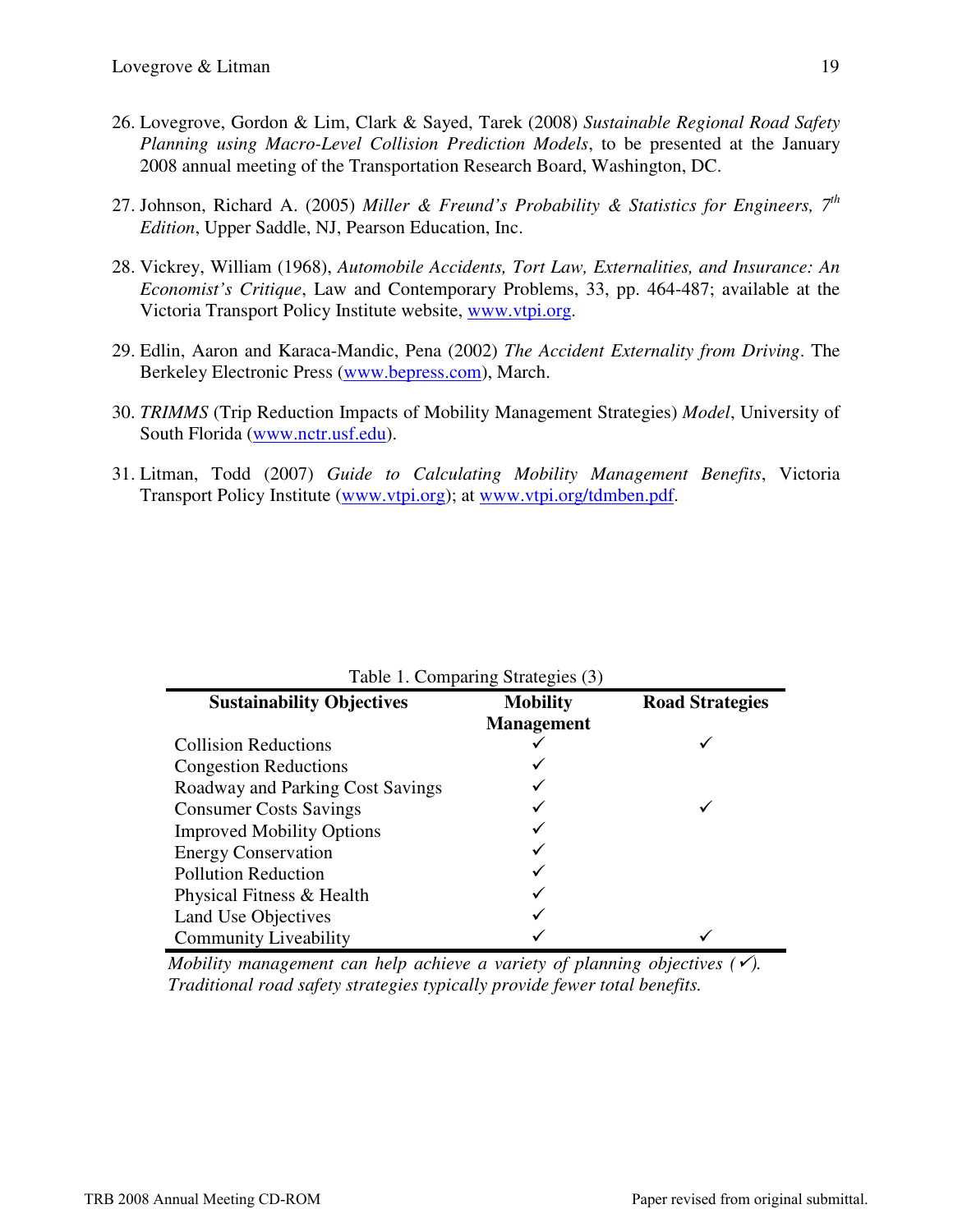| Model   |                                                                                                                                                            |                            |     | Pearson  |           |           |
|---------|------------------------------------------------------------------------------------------------------------------------------------------------------------|----------------------------|-----|----------|-----------|-----------|
| Group # | Model Form                                                                                                                                                 | $\boldsymbol{\mathcal{K}}$ | DoF | $\chi^2$ | <b>SD</b> | 0.05, dof |
| 1       | Urban, Modeled, Exposure                                                                                                                                   | 1.7                        | 459 | 495      | 508       | 510       |
|         | Total Collisions / 3 yr = $1.15VKT^{0.685}$ $e^{1.45vc}$                                                                                                   |                            |     |          |           |           |
|         |                                                                                                                                                            | 1.5                        | 461 | 447      | 520       | 512       |
|         | Severe Collisions / 3 yr = 0.16154VKT <sup>0.7265</sup> $\rho^{^{2.087 \text{vc}}}$                                                                        |                            |     |          |           |           |
| 6       | Urban, Measured, Socio-Demographic                                                                                                                         |                            |     |          |           |           |
|         |                                                                                                                                                            | 1.6                        | 463 | 508      | 518       | 514       |
|         | Total Collisions / 3 yrs = 74.2175TLKM <sup>0.8218</sup> $\cdot$ $e^{(0.007462 \text{ popd} + 0.06295 \text{ unemp} - 0.743 \text{ fs})}$                  |                            |     |          |           |           |
|         |                                                                                                                                                            | 1.3                        | 464 | 437      | 532       | 515       |
|         | Severe Collisions / 3 yrs = 8.3645TLKM <sup>0.8532</sup> $\cdot e^{(0.0068 \text{ popd} + 0.07899 \text{unemp} - 0.5637 \text{ fs})}$                      |                            |     |          |           |           |
| 10      | Urban, Measured, TDM                                                                                                                                       |                            |     |          |           |           |
|         |                                                                                                                                                            | 1.5                        | 460 | 484      | 517       | 511       |
|         | <i>Total Collisions</i> / 3 yrs = 43.7285 <i>TLKM</i> <sup>0.5762</sup> $\cdot e^{(0.02702 \text{ sec} - 0.0000277 \text{ core} + 0.000123 \text{ term})}$ |                            |     |          |           |           |
|         |                                                                                                                                                            | 1.2                        | 461 | 433      | 532       | 512       |
|         | Severe Collisions / 3 yrs = 7.2283TLKM $^{0.7205}$ $\cdot e^{^{(0.01918sec - 0.0000334core + 0.0000909tem)}}$                                              |                            |     |          |           |           |

Table 2. Sample of models used to evaluate the road safety level of MMSs (2)

A definition of each variable used in these models is given in Table 3.

 $K$  is a model overdispersion parameter derived in CPM development.

DoF refers to degrees of freedom, related to the number of data points in model development Pearson  $\chi^2$  is a standard statistical test of model goodness of fit

SD refers to scaled deviance, another model goodness of fit measure

 $\chi^2$  is the target Chi-Square statistic, against which the Pearson and SD measures are tested.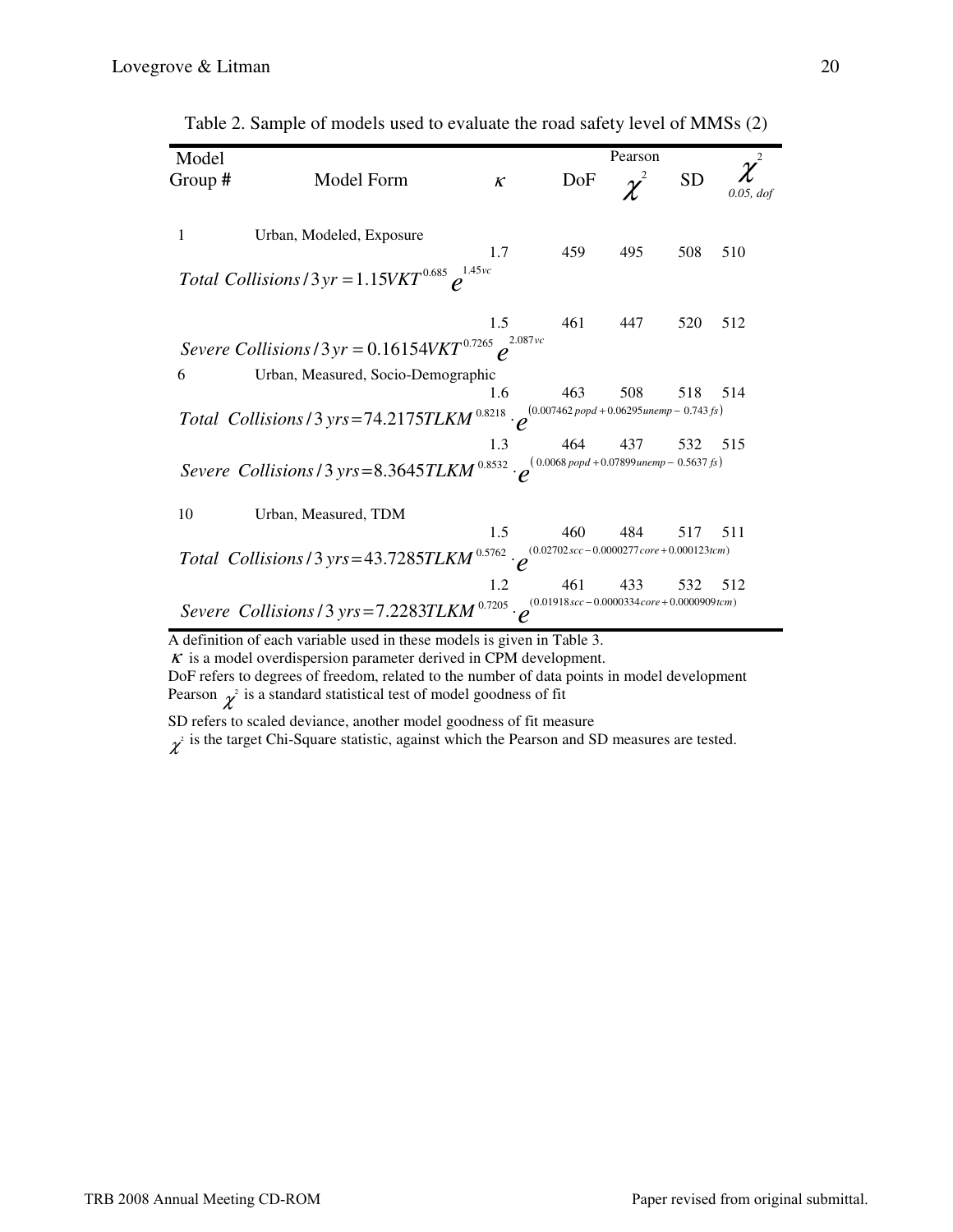| Fable 5. Valicouver – Macro-Lever Comsion i rediction model Categories (2)<br>Themes (traits) | <b>Urban</b> | <b>Modeled</b> / | Group #        |
|-----------------------------------------------------------------------------------------------|--------------|------------------|----------------|
| Neighbourhood input variables                                                                 | /Rural       | <b>Measured</b>  |                |
| <b>Exposure Variables</b>                                                                     |              | Modelled         | 1              |
| $VKT$ = vehicle kilometres traveled                                                           | Urban        | Measured         | $\overline{c}$ |
| $VC = neighbourhood$ congestion level                                                         |              | Modelled         | $\overline{3}$ |
| $TLKM = total$ lane kilometres                                                                | Rural        | Measured         | $\overline{4}$ |
| $AREA = total neighborhood area$                                                              |              |                  |                |
| Socio-Demographic                                                                             |              | Modelled         | 5              |
| $POP = population$                                                                            | Urban        | Measured         | 6              |
| $WKG = jobs$ in the neighbourhood                                                             |              | Modelled         | $\overline{7}$ |
| $NHD = housing$ units per unit area                                                           | Rural        | Measured         | 8              |
| $FS = average family size$                                                                    |              |                  |                |
| $EMP =$ employment level                                                                      |              |                  |                |
| <b>TDM</b>                                                                                    |              | Modelled         | 9              |
| $CORE = \text{largest contiguous area of the}$                                                | Urban        | Measured         | 10             |
| neighbourhood not bisected by major roads                                                     |              | Modelled         | 11             |
| $CRP = CORE$ size as a percentage of                                                          | Rural        | Measured         | 12             |
| neighbourhood size                                                                            |              |                  |                |
| $TCM = total number of commuters$                                                             |              |                  |                |
| $SCC = short cut capacity through the$                                                        |              |                  |                |
| neighbourhood on local roads                                                                  |              |                  |                |
| $DRIVE = number of commutes who drive$                                                        |              |                  |                |
| <b>Network</b>                                                                                |              | Modelled         | 13             |
| $SIGD = number of signals per unit area$                                                      | Urban        | Measured         | 14             |
| $INT = number of intersections$                                                               |              | Modelled         | 15             |
| $I3WP = percentage of 3-way intersections$                                                    | Rural        | Measured         | 16             |
| $IALP = percentage of a internal-local road$                                                  |              |                  |                |
| intersections                                                                                 |              |                  |                |
| $ALKP = percentage of arterial lane$                                                          |              |                  |                |
| kilometres                                                                                    |              |                  |                |

Table 3. Vancouver – Macro-Level Collision Prediction Model Categories (2)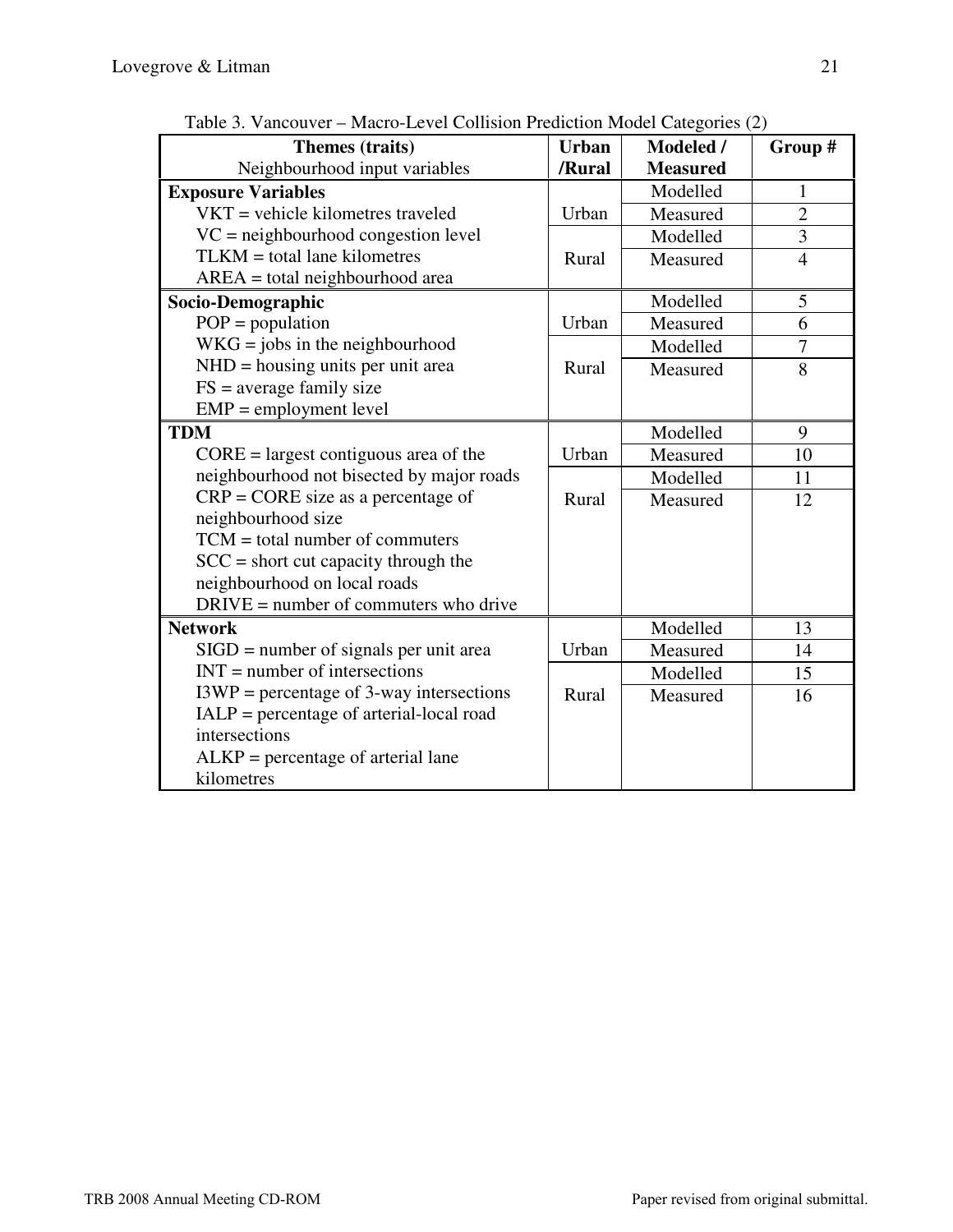| <b>START: Eligible Model Groups Micro</b> |                | $\mathbf{1}$            | $\overline{2}$           | 3               | $\overline{\mathbf{4}}$  | 5                        | 6                        | $\overline{7}$          | 8                       | $\boldsymbol{9}$         | 10                       | 11             | 12                      | 13                       | 14                       | 15                       | 16                       |
|-------------------------------------------|----------------|-------------------------|--------------------------|-----------------|--------------------------|--------------------------|--------------------------|-------------------------|-------------------------|--------------------------|--------------------------|----------------|-------------------------|--------------------------|--------------------------|--------------------------|--------------------------|
|                                           |                |                         |                          | <b>Exposure</b> |                          |                          |                          | Socio-Demographic       |                         |                          | <b>TDM</b>               |                |                         | <b>Network</b>           |                          |                          |                          |
| Single Site<br>A. Scope                   | $\mathbb{R}$   | <b>NR</b>               | <b>NR</b>                | <b>NR</b>       | <b>NR</b>                | <b>NR</b>                | <b>NR</b>                | <b>NR</b>               | <b>NR</b>               | <b>NR</b>                | NR                       | <b>NR</b>      | <b>NR</b>               | <b>NR</b>                | NR                       | <b>NR</b>                | <b>NR</b>                |
| Neighbourhood (Nbd.)                      | <b>NR</b>      | $\overline{R}$          | $\overline{R}$           | $\overline{R}$  | $\overline{\mathsf{R}}$  | $\mathbf R$              | $\mathbb{R}$             | $\overline{\mathbf{R}}$ | $\mathbb{R}$            | $\mathbb{R}$             | $\overline{\mathbf{R}}$  | $\mathbb{R}$   | $\mathbb{R}$            | R                        | $\mathbb{R}$             | $\mathbb{R}$             | $\overline{R}$           |
| Municipality (Mun.)                       | NR <sup></sup> | $\mathbb{R}$            | $\mathbb{R}$             | $\vert_{\rm R}$ | $\mathbb{R}$             | $\mathbb{R}$             | $\mathbb R$              | $\overline{R}$          | $\mathbb{R}$            | $\mathbb{R}$             | $\mathbb{R}$             | $\mathbb{R}$   | $\overline{\mathsf{R}}$ | $\mathbb{R}$             | $\mathbb{R}$             | $\mathbb{R}$             | $\mathbb{R}$             |
| Region (Reg.)                             | <b>NR</b>      | $\mathbb{R}$            | $\mathbb{R}$             | R               | $\overline{R}$           | $\mathbb{R}$             | $\mathbb{R}$             | $\mathbb{R}$            | $\mathbb{R}$            | $\mathbb{R}$             | $\mathbb{R}$             | $\mathbb{R}$   | $\overline{\mathrm{R}}$ | $\mathbb{R}$             | $\mathbb{R}$             | $\overline{R}$           | $\mathbf R$              |
| <b>B.</b> Task<br><b>Reactive</b>         |                |                         |                          |                 |                          |                          |                          |                         |                         |                          |                          |                |                         |                          |                          |                          |                          |
| <b>Black Spots</b>                        | $\mathbb{R}$   | $\mathbb{R}$            | $\mathbb{R}$             | R               | $\mathbb{R}$             | R                        | $\mathbb{R}$             | $\mathbb{R}$            | $\mathbb{R}$            | $\mathbb{R}$             | $\mathbb{R}$             | $\mathbb{R}$   | $\overline{\mathrm{R}}$ | $\mathbb{R}$             | $\mathbb{R}$             | $\mathbb{R}$             | $\mathbf R$              |
| Rd Design                                 | $\mathbb{R}$   | <b>NR</b>               | <b>NR</b>                | NR              | <b>NR</b>                | NR                       | <b>NR</b>                | <b>NR</b>               | <b>NR</b>               | NR                       | <b>NR</b>                | NR             | NR                      | <b>NR</b>                | <b>NR</b>                | <b>NR</b>                | <b>NR</b>                |
| Pro-active                                |                |                         |                          |                 |                          |                          |                          |                         |                         |                          |                          |                |                         |                          |                          |                          |                          |
| Nbd Rd Design                             | <b>NR</b>      | $\sqrt{2}$              | $\mathbb{R}$             | $\overline{?}$  | $\mathbb{R}$             | NR                       | <b>NR</b>                | <b>NR</b>               | <b>NR</b>               | $\overline{\mathcal{L}}$ | $\mathbb{R}$             | $\overline{?}$ | $\mathbb{R}$            | $\overline{\mathcal{L}}$ | $\mathbb{R}$             | $\overline{?}$           | $\mathbb{R}$             |
| Nbd LU                                    | <b>NR</b>      | <b>NR</b>               | 2                        | <b>NR</b>       | $\overline{?}$           | $\overline{?}$           | $\mathbb{R}$             | $\overline{?}$          | $\overline{R}$          | $\gamma$                 | $\overline{R}$           | $\overline{?}$ | $\overline{R}$          | $\overline{\phantom{a}}$ | $\overline{\mathcal{L}}$ | $\overline{?}$           | $\overline{?}$           |
| Mun. OCP                                  | <b>NR</b>      | $\mathbb{R}$            | $\overline{?}$           | $\mathbf R$     | $\overline{?}$           | R                        | $\overline{\mathcal{L}}$ | $\mathbb{R}$            | $\overline{?}$          | $\mathbf R$              | $\overline{\mathcal{L}}$ | $\mathbb{R}$   | $\overline{\cdot}$      | $\overline{\mathsf{R}}$  | $\overline{\cdot}$       | $\mathbb{R}$             | $\overline{\mathcal{L}}$ |
| Reg. LU                                   | <b>NR</b>      | $\overline{\cdot}$      | $\gamma$                 | $\overline{?}$  | $\overline{\mathcal{L}}$ | R                        | ?                        | $\overline{\text{R}}$   | $\overline{\mathbf{?}}$ | $\overline{\mathcal{L}}$ | $\overline{\phantom{a}}$ | $\overline{?}$ | $\overline{?}$          | $\boldsymbol{\gamma}$    | $\overline{\cdot}$       | $\boldsymbol{\eta}$      | $\overline{?}$           |
| Reg. Road                                 | <b>NR</b>      | $\overline{\mathsf{R}}$ | $\overline{\phantom{a}}$ | $\overline{R}$  | $\overline{?}$           | $\overline{\mathcal{L}}$ | $\overline{\mathcal{C}}$ | $\overline{?}$          | $\overline{?}$          | $\gamma$                 | $\overline{\mathcal{L}}$ | $\overline{?}$ | $\overline{?}$          | ?                        | $\overline{\cdot}$       | $\overline{\mathcal{L}}$ | $\overline{?}$           |
| Reg. TDM                                  | <b>NR</b>      | $\overline{?}$          |                          | $\gamma$        | $\mathcal{P}$            | $\gamma$                 | $\overline{?}$           | $\overline{?}$          | $\overline{?}$          | $\mathbb{R}$             |                          | $\mathbb{R}$   | $\overline{?}$          | $\gamma$                 | 9                        | $\gamma$                 | $\overline{?}$           |
| C. Land Use<br>Urban                      | $\mathbb{R}$   | $\overline{R}$          | R                        | <b>NR</b>       | <b>NR</b>                | R                        | R                        | <b>NR</b>               | <b>NR</b>               | $\overline{R}$           | R                        | <b>NR</b>      | <b>NR</b>               | R                        | $\mathbb{R}$             | <b>NR</b>                | <b>NR</b>                |
| Rural                                     | $\mathbf R$    | <b>NR</b>               | <b>NR</b>                | $\overline{R}$  | $\overline{\mathbf{R}}$  | <b>NR</b>                | <b>NR</b>                | $\overline{R}$          | $\mathbb{R}$            | <b>NR</b>                | <b>NR</b>                | $\overline{R}$ | $\overline{R}$          | <b>NR</b>                | <b>NR</b>                | $\overline{\mathbf{R}}$  | $\mathbb{R}$             |
| <b>D. Trigger Variables</b>               |                |                         |                          |                 |                          |                          |                          |                         |                         |                          |                          |                |                         |                          |                          |                          |                          |
| Exposure                                  | $\mathbb{R}$   | R                       | $\mathbb{R}$             | $\mathbb{R}$    | $\mathbb{R}$             | <b>NR</b>                | <b>NR</b>                | <b>NR</b>               | <b>NR</b>               | <b>NR</b>                | $\overline{\text{NR}}$   | <b>NR</b>      | <b>NR</b>               | <b>NR</b>                | <b>NR</b>                | <b>NR</b>                | <b>NR</b>                |
| Socio-Demographic                         | $\overline{?}$ | <b>NR</b>               | <b>NR</b>                | <b>NR</b>       | <b>NR</b>                | $\mathbb{R}$             | $\mathbb{R}$             | $\overline{R}$          | $\overline{R}$          | NRVNR                    |                          | <b>NR</b>      | <b>NR</b>               | <b>NR</b>                | <b>NR</b>                | <b>NR</b>                | <b>NR</b>                |
| <b>TDM</b>                                | <b>NR</b>      | <b>NR</b>               | <b>NR</b>                | <b>NR</b>       | <b>NR</b>                | <b>NR</b>                | <b>NR</b>                | <b>NR</b>               | <b>NR</b>               | $\overline{R}$           | $\mathbb{R}$             | $\mathbf R$    | $\overline{R}$          | <b>NR</b>                | <b>NR</b>                | <b>NR</b>                | <b>NR</b>                |
| Network                                   | $\mathcal{P}$  | <b>NR</b>               | NR                       | <b>NR</b>       | <b>NR</b>                | <b>NR</b>                | <b>NR</b>                | <b>NR</b>               | <b>NR</b>               | NR                       | <b>NR</b>                | <b>NR</b>      | <b>NR</b>               | $\mathbb{R}$             | $\mathbf R$              | $\mathbb{R}$             | $\mathbb{R}$             |
| <b>E. Collision Type</b>                  |                |                         |                          |                 |                          |                          |                          |                         |                         |                          |                          |                |                         |                          |                          |                          |                          |
| <b>Total Collisions</b>                   | $\mathbb{R}$   | R                       | R                        | $\mathbf R$     | $\mathbf R$              | R                        | R                        | $\mathbb{R}$            | $\mathbb{R}$            | R                        | $\mathbb{R}$             | $\mathbb{R}$   | $\mathbb{R}$            | R                        | R                        | $\mathbb{R}$             | $\mathbb{R}$             |
| Severe Collisions                         | $\mathbb{R}$   | $\overline{\mathbf{R}}$ | <b>NA</b>                | $\overline{R}$  | $\overline{\mathbf{R}}$  | R                        | R                        | $\overline{R}$          | $\mathbb{R}$            | $\mathbb{R}$             | $\mathbb{R}$             | $\overline{R}$ | $\overline{R}$          | R                        | $\mathbb{R}$             | $\overline{R}$           | $\mathbb{R}$             |
| <b>AM Collisions</b>                      | $\mathbb{R}$   | <b>NA</b>               | <b>NA</b>                | NA              | NA                       | R                        | $\mathbb{R}$             | <b>NA</b>               | <b>NA</b>               | <b>NA</b>                | $\mathbb{R}$             | <b>NA</b>      | <b>NA</b>               | <b>NA</b>                | $\mathbb{R}$             | <b>NA</b>                | <b>NA</b>                |
| <b>AM/PM Collisions</b>                   | <b>NR</b>      | <b>NA</b>               | <b>NA</b>                | <b>NA</b>       | <b>NA</b>                | <b>NA</b>                | <b>NA</b>                | <b>NA</b>               | <b>NA</b>               | $\mathbb{R}$             | <b>NA</b>                | <b>NA</b>      | <b>NA</b>               | <b>NA</b>                | <b>NA</b>                | <b>NA</b>                | <b>NA</b>                |
| Non-Rush Collisions                       | <b>NR</b>      | <b>NA</b>               | <b>NA</b>                | <b>NA</b>       | <b>NA</b>                | <b>NA</b>                | NA                       | <b>NA</b>               | <b>NA</b>               | $R_{\rm e}$              | Ļма                      | NA             | <b>NA</b>               | <b>NA</b>                | <b>NA</b>                | <b>NA</b>                | <b>NA</b>                |
| <b>Pedestrian Collisions</b><br><b>NR</b> |                | <b>NA</b>               | <b>NA</b>                | <b>NA</b>       | <b>NA</b>                | NA                       | <b>NA</b>                | <b>NA</b>               | $\mathbb{R}$            | <b>NA</b>                | NA                       | <b>NA</b>      | <b>NA</b>               | <b>NA</b>                | <b>NA</b>                | <b>NA</b>                | $\mathbb{R}$             |
| F. Data<br>Measured                       | $\mathbb{R}$   | NR                      | $\mathbb{R}$             | <b>NR</b>       | $\mathbb{R}$             | R                        | $\mathbb{R}$             | $\mathbb{R}$            | $\mathbb{R}$            | R                        | R)                       | $\mathbb{R}$   | $\overline{R}$          | R                        | $\mathbb{R}$             | R                        | R                        |
| Modelled                                  | $\overline{?}$ | $\mathbb{R}$            | <b>NR</b>                | $\mathbb{R}$    | <b>NR</b>                | R                        | <b>NR</b>                | $\overline{R}$          | <b>NR</b>               | $\mathbb{R}$             | KR                       | $\mathbf R$    | <b>NR</b>               | R                        | <b>NR</b>                | $\mathbb{R}$             | <b>NR</b>                |
|                                           |                |                         |                          | <b>Exposure</b> |                          |                          |                          |                         | Socio-Demographic       |                          |                          | <b>TDM</b>     |                         |                          |                          | <b>Network</b>           |                          |
| <b>END: Candidate Model Groups Micro</b>  |                | 1                       | $\overline{2}$           | 3               | 4                        | 5                        | 6                        | 7                       | 8                       | 9                        | 10                       | 11             | 12                      | 13                       | 14                       | 15                       | 16                       |

Table 4. Candidate CPM Groups.

\*How to use table: Enter table at START, and work down through successive Steps A through F to END. Only the model groups chosen at each step are to continue to be carried forward as candidates for further evaluation at the next step.

An example is shown (see arrows) for a safety evalution of whether or not to implement traffic calming in an urban neighbourhood. In this example, final selection involves modelled (9, 10) and measured (9) macro-level CPMs.

(R = Recommended; **NR =** Not Recommended; **?** = Optional, only if resources/time permit, and data relevant; **NA** = model not available.)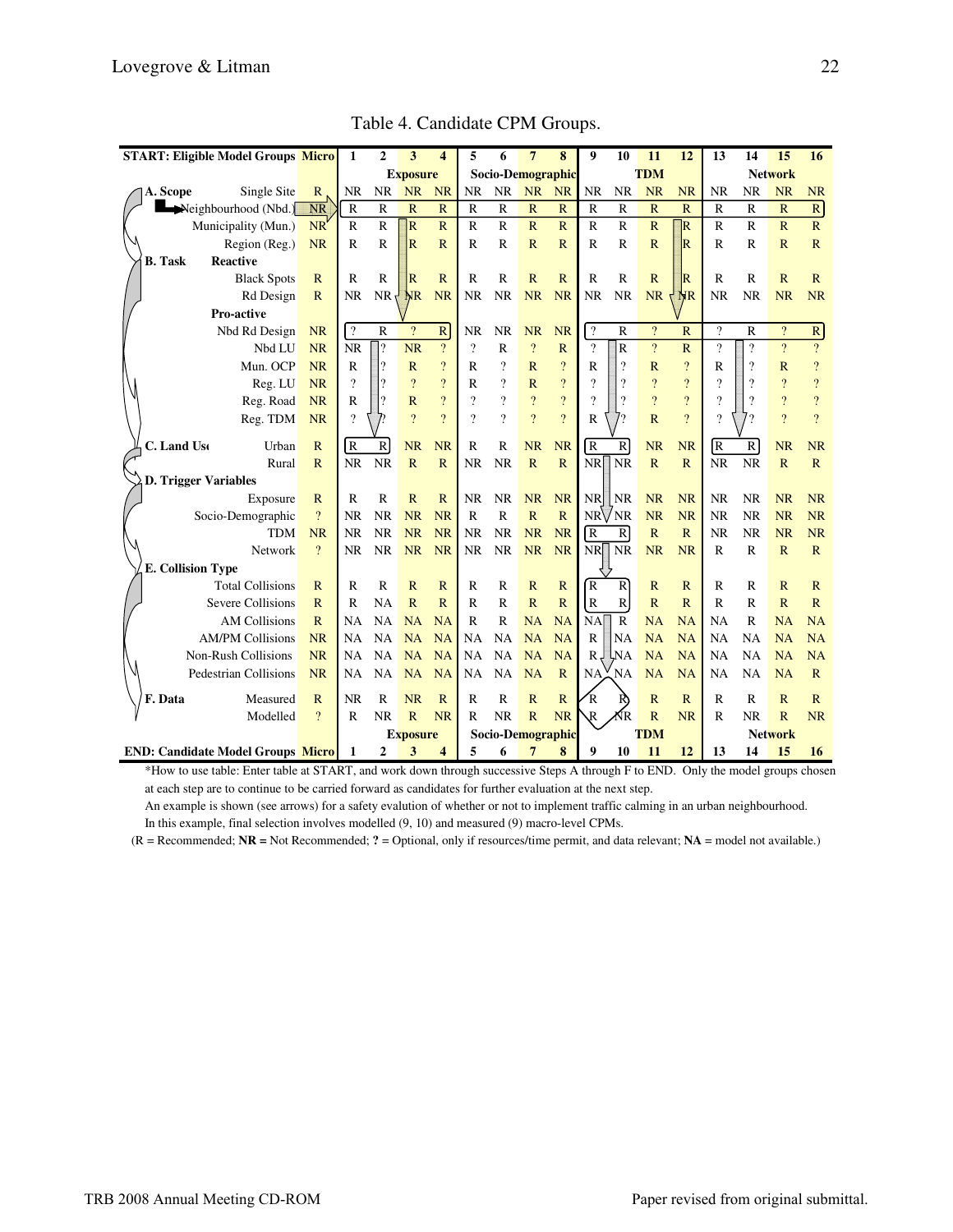| <b>GVRD</b> neighbourhood |                  |        |                |                  |                        | <b>Adjustments</b>    |                        |  |  |  |
|---------------------------|------------------|--------|----------------|------------------|------------------------|-----------------------|------------------------|--|--|--|
| <b>Variables</b>          | Min.             | Max.   | Std. Dev.      | <b>Averages</b>  | <b>Smart</b><br>Growth | Congestion<br>Pricing | <b>Transp</b><br>Imp's |  |  |  |
| <b>VKT</b>                | $\boldsymbol{0}$ | 17,445 | 2,555          | 3,538 veh-kms    | $-15%$                 | $-20%$                | $-15%$                 |  |  |  |
| <b>TKLM</b>               | $\overline{4}$   | 224    | 32             | 54 lane-kms      | $-15%$                 |                       |                        |  |  |  |
| <b>VC</b>                 | 0.01             | 0.90   | 0.15           | $0.32$ vol./cap. | $-15%$                 | $-20%$                | $-15%$                 |  |  |  |
| <b>SCVC</b>               | $\overline{0}$   | 57     | $\overline{4}$ | 2 (unitless)     |                        |                       |                        |  |  |  |
| <b>SCC</b>                | $\boldsymbol{0}$ | 265    | 15.9           | 6.25 (unitless)  | $-100%$                |                       |                        |  |  |  |
| <b>WKGD</b>               | $\boldsymbol{0}$ | 5.49   | 0.74           | 0.31             | 100%                   |                       |                        |  |  |  |
|                           |                  |        |                | jobs/capita      |                        |                       |                        |  |  |  |
| <b>POPD</b>               | $\boldsymbol{0}$ | 280    | 36             | 35 persons/ha    | 100%                   |                       |                        |  |  |  |
| <b>NHD</b>                | $\boldsymbol{0}$ | 122    | 15             | 12.7 units/ha    | 100%                   |                       |                        |  |  |  |
| <b>FS</b>                 | 2.1              | 3.6    | 0.31           | 3 persons/unit   |                        |                       |                        |  |  |  |
| <b>UNEMP</b>              | $\mathbf{2}$     | 33     | $\overline{4}$ | 9.1%             |                        |                       |                        |  |  |  |
| <b>AREA</b>               | 5                | 1,614  | 165            | 171 hectares     |                        |                       |                        |  |  |  |
| <b>CORE</b>               | $\boldsymbol{0}$ | 1,614  | 127            | 91 hectares      | 100%                   |                       |                        |  |  |  |
| <b>DRIVE</b>              | $\overline{0}$   | 3,733  | 790            | 1,002 drivers    | $-15%$                 | - 20%                 | $-15%$                 |  |  |  |
| <b>TCM</b>                | $\boldsymbol{0}$ | 5,255  | 1,197          | 1,592            |                        |                       |                        |  |  |  |
|                           |                  |        |                | commuters        |                        |                       |                        |  |  |  |
| <b>SIGD</b>               | $\boldsymbol{0}$ | 0.63   | 0.07           | 0.034            | $-25%$                 |                       |                        |  |  |  |
|                           |                  |        |                | signals/ha       |                        |                       |                        |  |  |  |
| <b>INTD</b>               | 0.02             | 2.12   | 0.28           | 0.46             | 25%                    |                       |                        |  |  |  |
| I3WP                      | $\boldsymbol{0}$ | 100%   | 24%            | 52%              | 50%                    |                       |                        |  |  |  |
| <b>ALKP</b>               | $4\%$            | 85%    | 16%            | 32%              | $-20%$                 |                       |                        |  |  |  |
| <b>LLKP</b>               | $\boldsymbol{0}$ | 64%    | 13%            | 38%              | $25\%$                 |                       |                        |  |  |  |

Table 5. Input Values\* (477 Urban Greater Vancouver neighbourhoods)

\* Input values for each MMS were derived by making the given adjustments to the GVRD averages.

Sample calculations for Smart Growth strategy:

*Severe Collisions /* 3 *yrs* = 7.2283TLKM<sup>0.7205</sup>  $\cdot e^{(0.01918sec - 0.0000334core + 0.0000909tem)}$ 

TLKM =  $56 * (1 - 15\% = 0.85) = 47.6$  SCC =  $6.25 * (1 - 100\% = 0) = 0$ 

CORE =  $91 * (1 + 100\% = 2) = 180$  TCM =  $1,592 * (1 + 0 = 1) = 1,592$ 

CPM Output = 134 severe collisions in 3 yrs